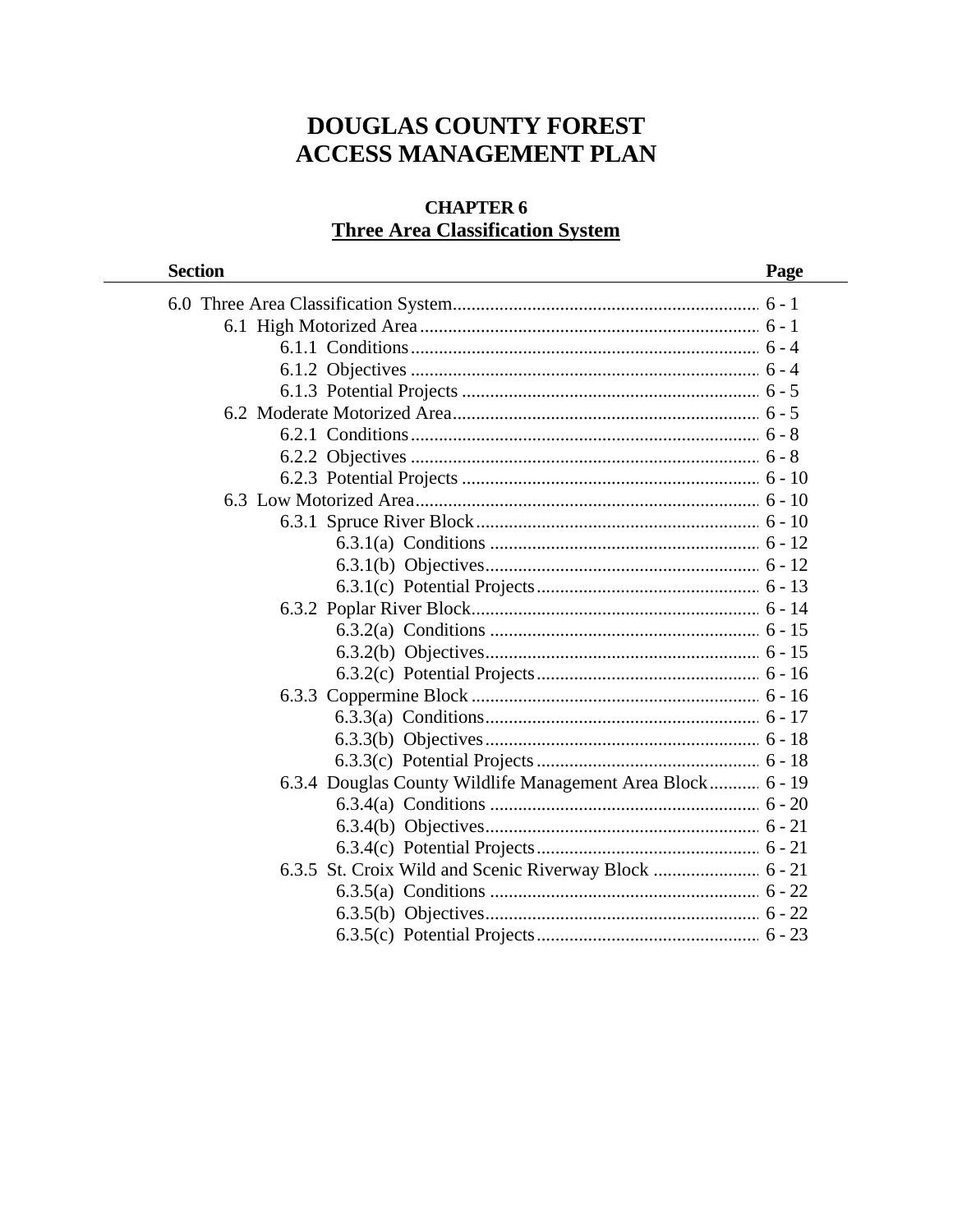# **CHAPTER 6**

# **THREE AREA CLASSIFICATION SYSTEM**

# **6.0 THREE AREA CLASSIFICATION SYSTEM**

The Access Management Plan designates a mapped and classification system for managing motorized recreational access on the Douglas County Forest. The Forest was divided into three areas for management and planning purposes based on motorized-access objectives (see Appendix - L for a map). Forest resource management units, local descriptions, soil types, and landscape attributes were used to delineate the three areas. Some of the criteria used to identify these areas included past access management and type of use (motorized vs. non-motorized), intensity of use, soil types, associated riparian habitats, topography, long-term forest-management and transportation plans, sense of wilderness, and ecosystem characteristics. Management of all three areas is under the authority of Douglas County and all applicable County policies and ordinances apply. During the area identification process, the working group also acknowledged and incorporated access objectives and/or regulations of existing cooperative plans and projects.

## **6.1 High Motorized Area**

This area consists of 65,971 acres of County forest land and special-use land. For purposes of the Access Management Plan, it area is categorized as a High Motorized Area and was identified by the working group as the block that can best provide and sustain the greatest opportunity for motorized uses on roads and trails. This classification does not authorize the use of motorized vehicles over the entire block. Rather, it is defined as the area on the Forest where motorized-vehicle access is most readily available. Permitted motorized uses are designated on a road-by-road basis; one permitted use for a road is exclusive of that road alone and not necessarily permitted on any other individual road. The distribution of this block across the southern, southeastern, central, and northeastern region of the Forest was identified by the working group as providing the greatest opportunity for users who seek this type of recreational area. Of the three classifications, this area offers the greatest opportunity for motorized recreational use on the Forest.

Stands of aspen (25 percent); jack pine (18 percent), and red pine (18 percent) are the most dominant in this block, followed by swamp hardwood types (6 percent), scrub oak (6 percent), swamp conifer types (5 percent), muskeg bogs (4 percent), tag alder (3 percent), and northern red oak (3 percent). The remaining 12 percent of this tract is composed primarily of fir-spruce, white birch, upland brush, lowland marsh, grass, northern hardwood, white pine, red maple, and open water types. Timber harvesting is a significant commercial activity and occurs throughout the year. This block offers the most potential of any on the Forest for harvesting when the ground is not frozen. The primary management objective is to maintain stands of the aspen, jack pine, and red pine for timber production and enhance wildlife habitat through natural and forced maintenance. Stands of aspen and jack pine are managed naturally for age-class and structural diversity through regeneration harvests. Past management of jack pine has focused primarily on forced maintenance in the form of artificial plantings, while future management will focus more on natural regeneration. Traditional management of jack pine included much more forced conversions to red pine but today focuses more on natural maintenance. Artificial plantations and natural stands of red pine are managed aggressively for both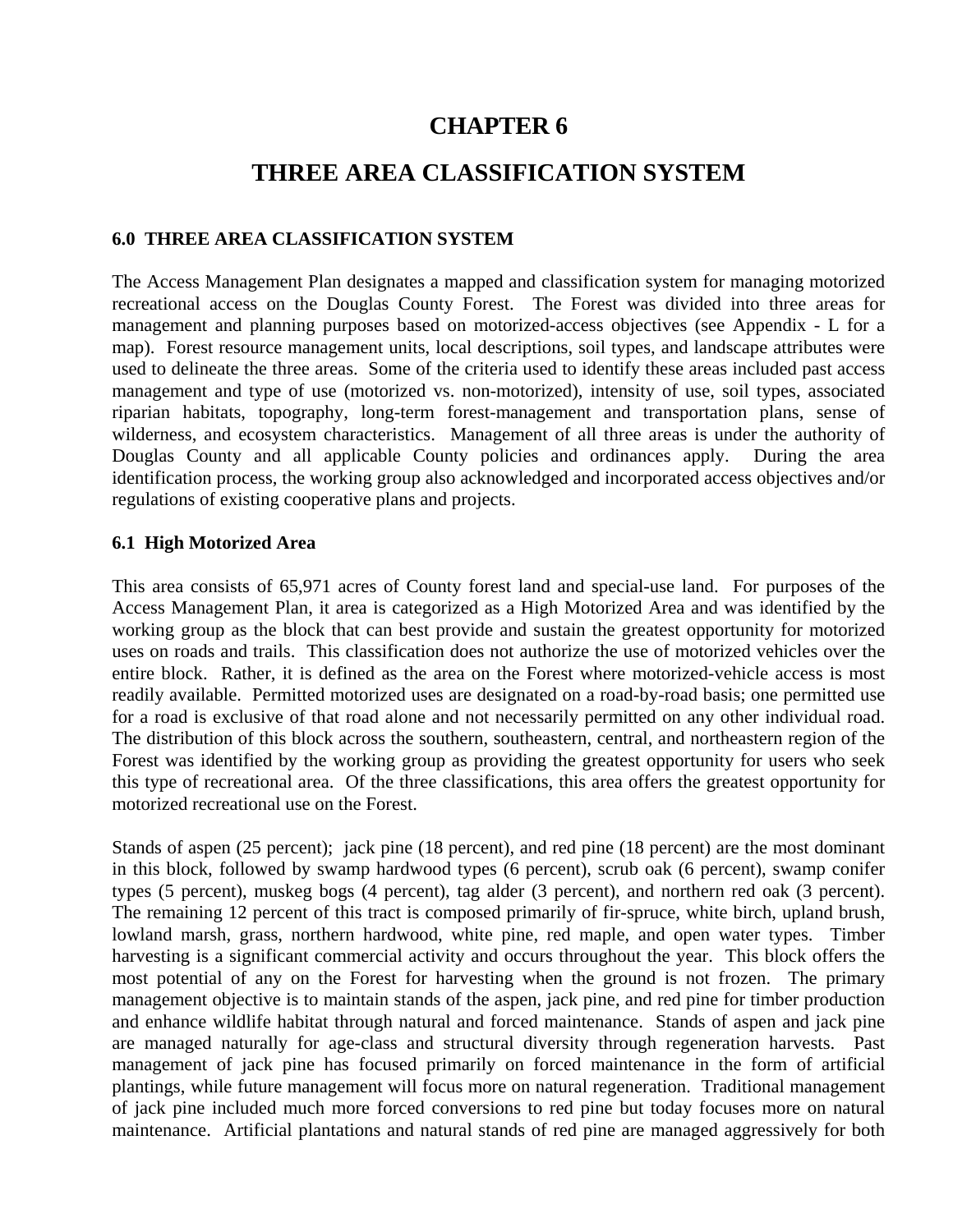fiber and sawlog production through selective harvests based on site occupancy levels. A secondary objective for this block is to maintain and perpetuate the scrub oak component in both pure and mixed stands to improve species diversity and enhance wildlife habitat. Other considerations when managing timber on this block are protecting water quality in the many ponds and lakes, preventing erosion on sand slopes, and promoting forest aesthetics.

This block contains 4 of the County's 10 State Natural Areas. The Blueberry Swamp State Natural Area (370 acres) located in the northeastern portion of the block, occupies a drainage divide. The eastern part flows to the Bois Brule River (water going to the Atlantic Ocean) and the western part flows to the Namekagon River (water going to the Gulf of Mexico). The core of the swamp holds mineral-rich waters and harbors a high conservation forest of black ash and Atlantic white-cedar. The swamp provides habitat for numerous rare plant and animal species, including a diverse array of orchids. The relative undisturbed core is an ideal ecological reference area, in large part because of its position as source water for the Namekagon River and Blueberry Creek, both of which provide exceptional water to the Bois Brule River. This site has been rated as one of the top hardwood swamps in northern Wisconsin.

The Flat Lake State Natural Area (105 acres) located in the central portion of the block, is a shallow, soft-water, seepage lake with fluctuating water levels and shoreline features. The bottom consists of muck and sand and sedges and rushes dominate the emergent vegetation. The submerged vegetation is lush and diverse. This lake is an excellent site for the study of diverse aquatic insect and plant populations.

The Goose Lake State Natural Area (80 acres), located in the southeastern portion of the block, is a soft-water, seepage lake with fluctuating water levels and shoreline features. Sedge and rushes are the most common plants and 20 acres of sedge meadow adjoin the lake. These lakes and wetlands are found in sandy outwash areas that were dominated by pine barrens in the pre-European period. There were regular fires along the shorelines and occasionally throughout the wetlands. Several species of concern are found in these shoreline communities. This lake is an excellent location for studying the ecological effects of fluctuating water levels.

The Buckley Creek Barrens State Natural Area (899 acres), located in the southwestern portion of the block, contains a slow, cold, soft-water creek that flows 4.5 miles to the St. Croix River from a spring pond. Most of this stream flows through swamp conifers, black spruce, tamarack, balsam fir, Atlantic white-cedar, and tag alder. The uplands to the east are high-conservation-value pine barrens that burned in a forest fire in 1977; the barrens have recovered since the fire. Dominant tree species are slow-growing jack pine and Hills oak. Species composition in the pine barrens indicates a diverse plant and animal community. The barrens have few invasive exotic plants.

The topography in this block ranges from virtually flat to sloping hills; primary landform patterns range from nearly level to rolling outwash plains. The secondary pattern is undulating outwash plains and moraines. Due to its location and regional distribution, this block intersects many soil associations. The primary associations of Grayling-Rubicon, Loxley-Seelyeville, and Grayling-Menahga-Rubicon consist of excessively drained sand over sand outwash. These types contain mostly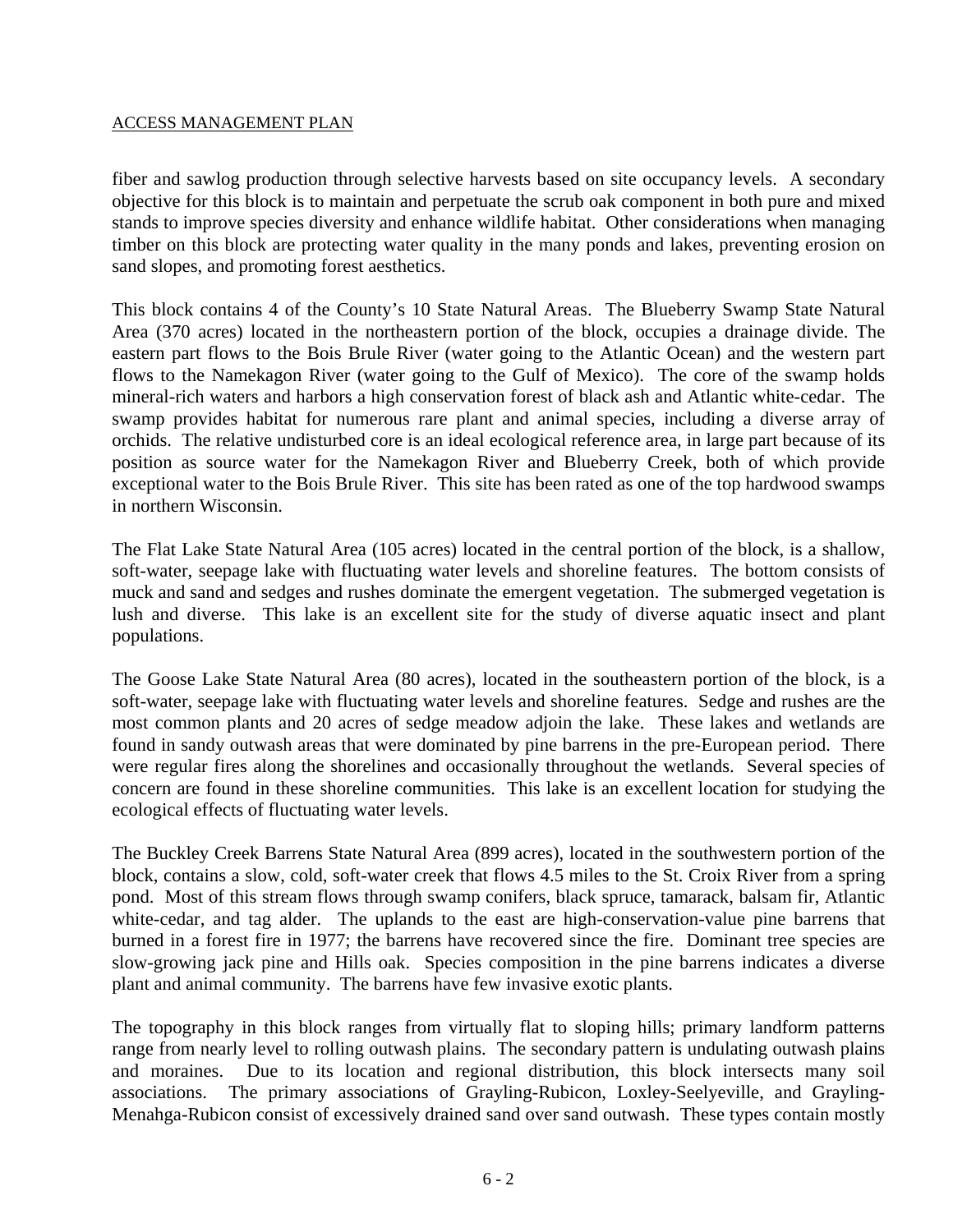soils in outwash areas that comprise knolls, swells, hills, and ridges. The terrain also includes basins and drainages, many of which contain ponds, lakes, creeks, rivers, bogs, or swamps. A minor secondary soil association found throughout the extreme northeastern portion of this block is the Vilas-Keweenaw-Sultz types, which consists of excessively drained loamy sand over sand outwash or acidic loamy sand. Depressional areas such as drainageways and basins are common throughout the outwash plain. Other soil associations found in the northeastern portion and along the extreme southeastern boundary of the block include Loxley-Dawson, Mahtomedi-Menahga-Graycalm-Seelyeville-Loxley, and Sarwet-Keweenaw-Moodig-Lupton-Annalake-Pence-Vilas. All of these consist of well-drained to excessively well-drained sandy loam or loamy sand over loamy sand till, gravelly sand, or sand outwash along with very poorly drained, mucky organic soils.

The primary concern in managing access on this block is the potential for erosion on slopes and damage to native vegetation on unimproved roads and trails. Sandy soils are particularly prone to these risks. Most of the existing logging roads and trails in the block have been constructed in sandy soils and are in nearly flat areas, and can support sustained motorized use throughout the year. Roads and trails that are associated with slopes greater than 2 percent, though minimal, are highly susceptible to erosion. Roads that intersect streams, drainages and low areas present significant potential for sedimentation, soil and vegetation damage, and scarring of the landscape. Most of the secondary public road system that provides access to the area requires considerably less maintenance than roadways in other blocks. However, occasional maintenance is required during most months.

This block includes the Ounce, St. Croix, and Totogatic Rivers and the following Creeks: Arnold, Blueberry, Buckley, Casey, Lord, Lower Ox, Nebagamon, Smith, Snake, and Spring.

Seventy-six sections of this block have a threatened, rare, or endangered aquatic and/or terrestrial species or natural community as identified in the WDNR Natural Heritage Inventory that was conducted in July 1999 by the Bureau of Endangered Resources.

This unit encounters considerable recreational use on a year-round basis. Primary uses include hunting large and small game, viewing wildlife, nature photography, cross-country skiing, hiking, gathering firewood, fishing, trapping, horseback riding, camping, and picking berries. The central portion of the block contains the North Country National Scenic Trail footpath and 10.3 miles of DCFD-maintained cross-country ski trails. The following funded snowmobile trails intersect portions of the block: 24, 3, 4, 41, 5, 541, 7, and 35 (Wild Rivers Trail). Segments of Trails 3, 41 and 35 also are funded summer ATV trails. The Lucius Woods, Gordon Dam, and Mooney Dam County Parks are within or near this unit. These parks offer designated camping areas and a variety of recreational opportunities, including numerous maintained facilities. Bass Lake, Long Lake, and Minnesuing County Parks and Park Creek Pond also are within or near this unit. These designated day-use sites have a limited number of maintained facilities but offer many opportunities for outdoor recreation. Canoeing and other waterrelated recreational uses are common on the scenic Totagatic River that intersects the extreme southeastern portion of the block.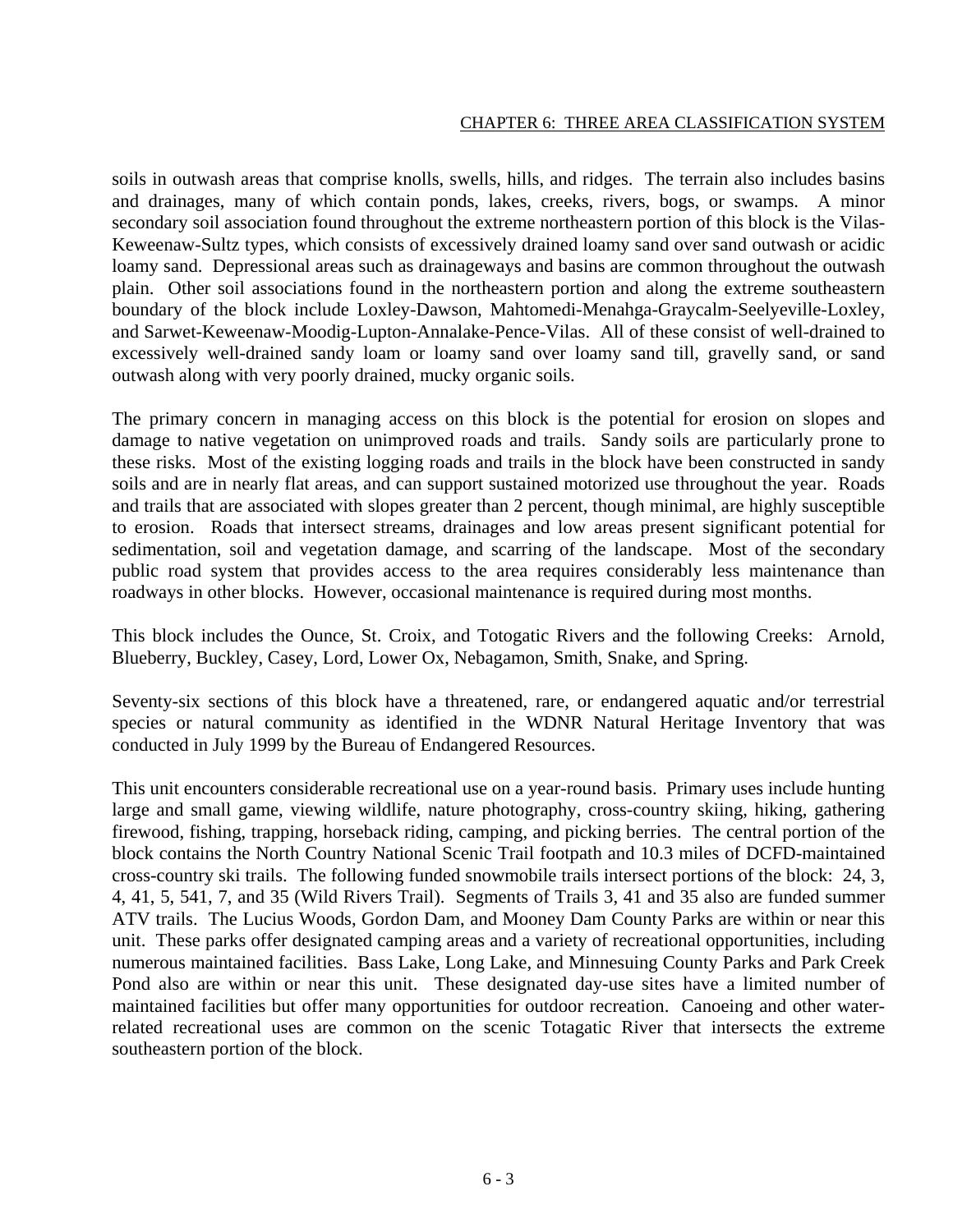# **6.1.1 Conditions**

(1) This block is designated as a High Motorized Area for both HV and OHV use.

(2) Both HV and OHV use is allowed on this block except where restricted.

(3) All routes open to both HV and/or OHV use are open to motorized use as designated in type of use and time period.

(4) All motorized uses are prohibited on closed roads and trails throughout the year or seasonally closed period.

# **6.1.2 Objectives**

(1) Identify open and closed routes and designate restricted motorized uses on closed routes.

(2) Identify and close currently open roads not intended to be open by installing a sign, gate, berm, or other blockage device.

(3) Develop the highest open-road density on the Forest for motorized HV and/or OHV use.

(4) Ensure that most of the open roads that provide access remain open to HV and/or OHV motorized use.

(5) Where applicable, use advanced standards and engineering specifications when constructing new HV and OHV open roads or improving existing routes.

(6) Protect temporary roads for which motorized recreational access will be prohibited with an appropriately signed blockage device. Such roads may be rehabilitated and "put to bed" using various reclamation techniques, e.g., ripping, disking, barring, furrowing, and/or planting vegetation.

(7) Examine existing dead-end and/or isolated road and trail networks for possible development and/or improvement of strategically located connectors open to motorized use, thus providing a greater opportunity for destination travel.

(8) Distribute designated HV and/or OHV open roads as best possible across the block to disperse use patterns.

(9) Continue cooperating with the North County Trail Association and National Park Service in developing and establishing of the North County National Scenic Trail.

(10) Reduce individual or group preference by minimizing permitted motorized travel from private land into this block.

(11) Identify and eliminate locations of unauthorized motorized travel from private land into this block and enforce continued violations.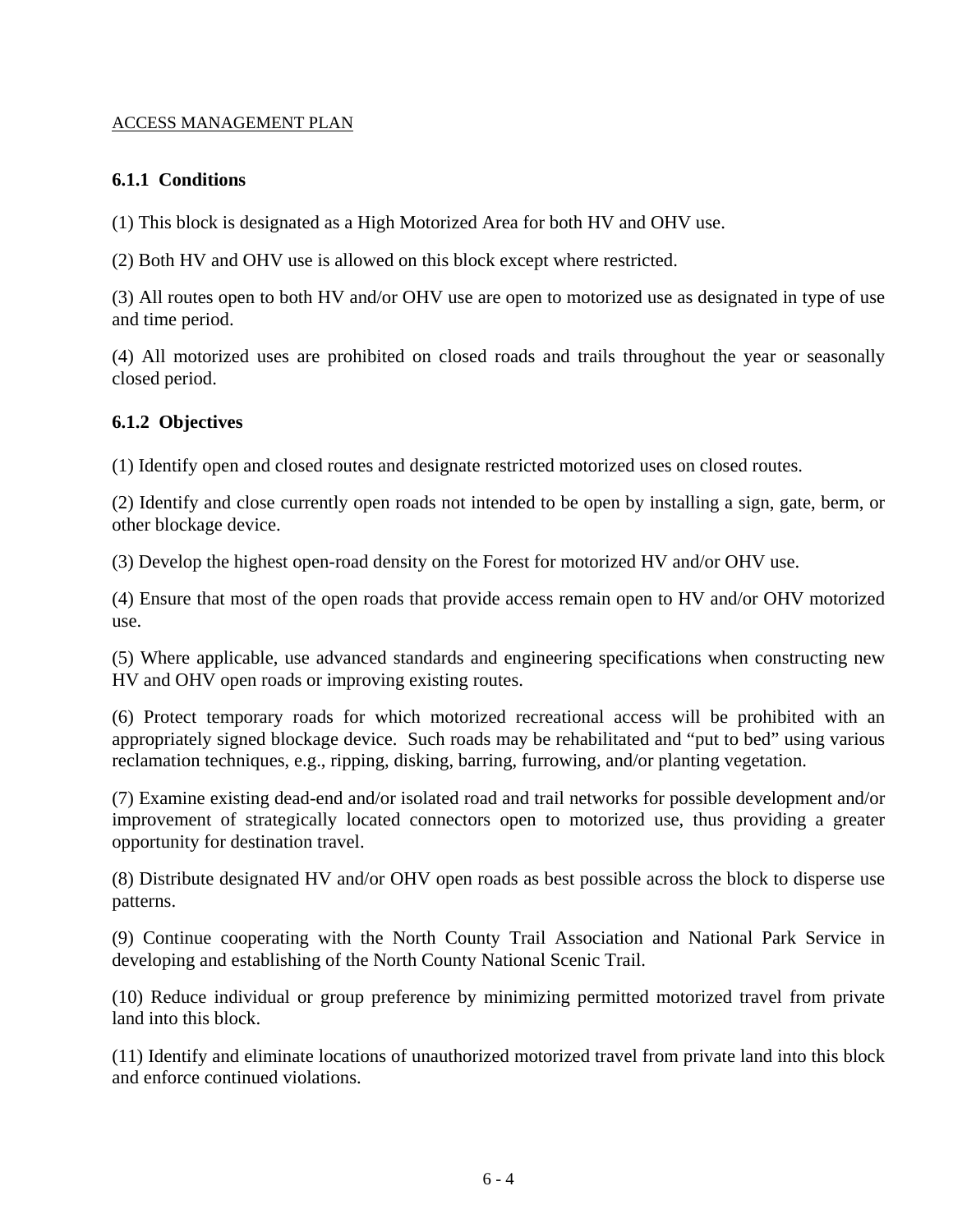(12) Avoid all unnecessary route construction through the Blueberry Swamp State Natural Area. If necessary, branch access off an existing restricted access route and use minimal construction techniques.

(13) Avoid all new road construction and development within the Flat Lake and Goose Lake State Natural Areas except for emergency purposes.

(14) Protect the natural integrity and exceptional resources of the Buckley Creek Barrens State Natural Area by carefully analyzing planned management activities before developing additional access points.

# **6.1.3 Potential Projects**

(1) Develop parking areas along public roadways at main points of restricted access into this block.

(2) Construct camping areas that can accommodate larger recreational vehicles and pull-behind, trailer-type vehicles where suitable along the public roadways and primary roads that access this block.

(3) Examine all State-funded summer ATV and winter ATV and snowmobile trail systems for possible expansion.

(4) Design and strategically locate large information signs along public roadways and main points of access that identify the block and consider incorporating maps and other pertinent information.

## **6.2 Moderate Motorized Area**

The largest of the three classifications, this area includes 154,406 acres of County forest land and special-use land. For purposes of the Access Management Plan, it is categorized as a Moderate Motorized Area and was identified by the working group as the area that can best provide a combination of designated motorized and non-motorized uses. This classification does not exclude or permit the use of motorized vehicles over the entire block. Rather, on this area of the Forest, motorized-vehicle access is moderately regulated to allow for a blend of designated recreational opportunities. Permitted motorized uses are designated on a road-by-road basis; one permitted use for a road is exclusive of that road alone and not necessarily permitted on another road. Identified by the working group and through the public participation process, this integrated access approach of both open and closed roads with varying uses was the most popular management system. The large size and locational coverage of this block were determined by the working group as providing the greatest opportunity for integrated access. By offering this large block on a significant portion of the Forest, users should have ample access to areas that fall under the Moderate Motorized Area classification.

Stands of aspen (34 percent) are the most dominant in this block, followed by tag alder (13 percent), northern hardwood (12 percent), swamp hardwood types (10 percent), swamp conifer types (9 percent), white birch (7 percent), and lowland marsh (4 percent). The remaining 11 percent of this tract is composed primarily of muskeg bogs, fir-spruce, northern red oak, grass, red maple, and upland brush types. Timber harvesting is a significant commercial activity and occurs throughout the year. The primary management objective is to maintain the current mix of species and enhance age diversity for timber production and wildlife habitat. The management objective for most stands of this block is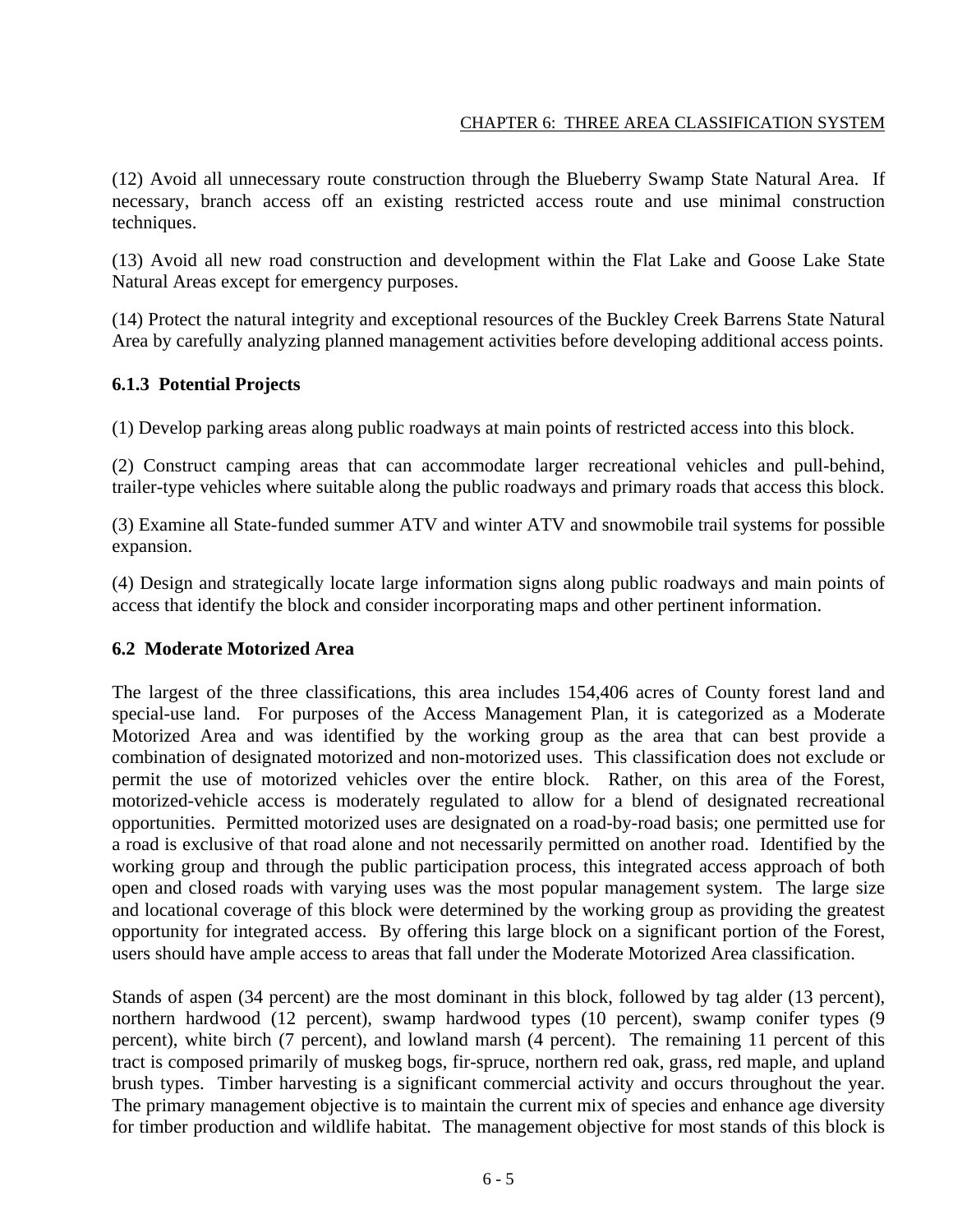natural maintenance. Past management has focused primarily on aspen while future management will focus more on northern hardwood, white birch, northern red oak, red maple, and fir-spruce types. Stands of aspen are managed for age-class and structural diversity through timber harvests of varying frequency, distribution, and size. The aspen type is extended when possible in areas containing poorer quality hardwood and red maple stands, for cover-type diversity, and wildlife-habitat enhancement. Stands of northern hardwoods, white birch, and northern red oak are developed and managed for quality timber production through regeneration and improvement harvests. Other considerations when managing timber on this block are to perpetuate the white birch and northern red oak types as these species are diminishing across the landscape, preserve low, wet swamp hardwood swales, protect water quality, increase thermal cover for wildlife, and promote forest aesthetics.

This block contains 4 of the County's 10 State Natural Areas. The Empire Swamp State Natural Area (1,410 acres) located in the central portion of the block, is a large peatland with high-forest conservation value as the headwaters of the Tamarack River. This peatland is a combination of several natural communities, including northern sedge meadow, northern wet forest, tamarack swamp, black ash swamp, alder thicket, open bog, and muskeg. The swamp harbors 11 rare bird species and there are 19 species of warbler in the block, including the highest known population of golden-winged warblers in the State. Five rare butterfly species and nine rare plant species have been recorded in this area.

The Erickson Creek Forest and Wetlands State Natural Area (2,089 acres), located in the north-central portion of the block, is an exceptional resource that includes a diverse assemblage of community types in close proximity. The remoteness of these communities and the near absence of recent disturbance makes this area unique in all of Wisconsin. Communities represented are open bog, northern wet forest, northern wet-mesic forest, northern hardwood swamp, northern sedge meadow, northern drymesic forest, boreal forest, and northern mesic forest. This block includes populations of several rare species and the bog and sedge meadow harbors 15 species of special concern.

The Nemadji River Floodplain Forest State Natural Area (341 acres), located on an isolated parcel of county ownership in the extreme northern portion of the block, is a mesic floodplain with high conservation value. This area along the banks of the Nemadji River contains diverse flora, including many canopy tree species. Large-diameter silver maple, swamp white oak, basswood, Atlantic whitecedar, white spruce, and ash (three species) are found in this block. Spring flora is rich and mesic and includes high populations of numerous species that usually are found in southern Wisconsin. The wood turtle, which is threatened in the State, also is found at this site.

The Pokegama Red Clay Flats State Natural Area (640 acres), also located in the extreme northern portion of the block is a forested area with high conservation value. This excessively poorly drained area in the headwaters of the Pokegama and Little Pokegama Rivers supports a wetland mosaic of shrub swamp, sedge meadow, emergent marsh, small ponds, and tiny upland islets of white spruce, white pine, balsam fir, and trembling aspen. Of special significance are the many populations of rare plants found in the site's wetlands. These plants are not widespread in the Lake Superior region but are concentrated near Superior with highest concentrations in this block.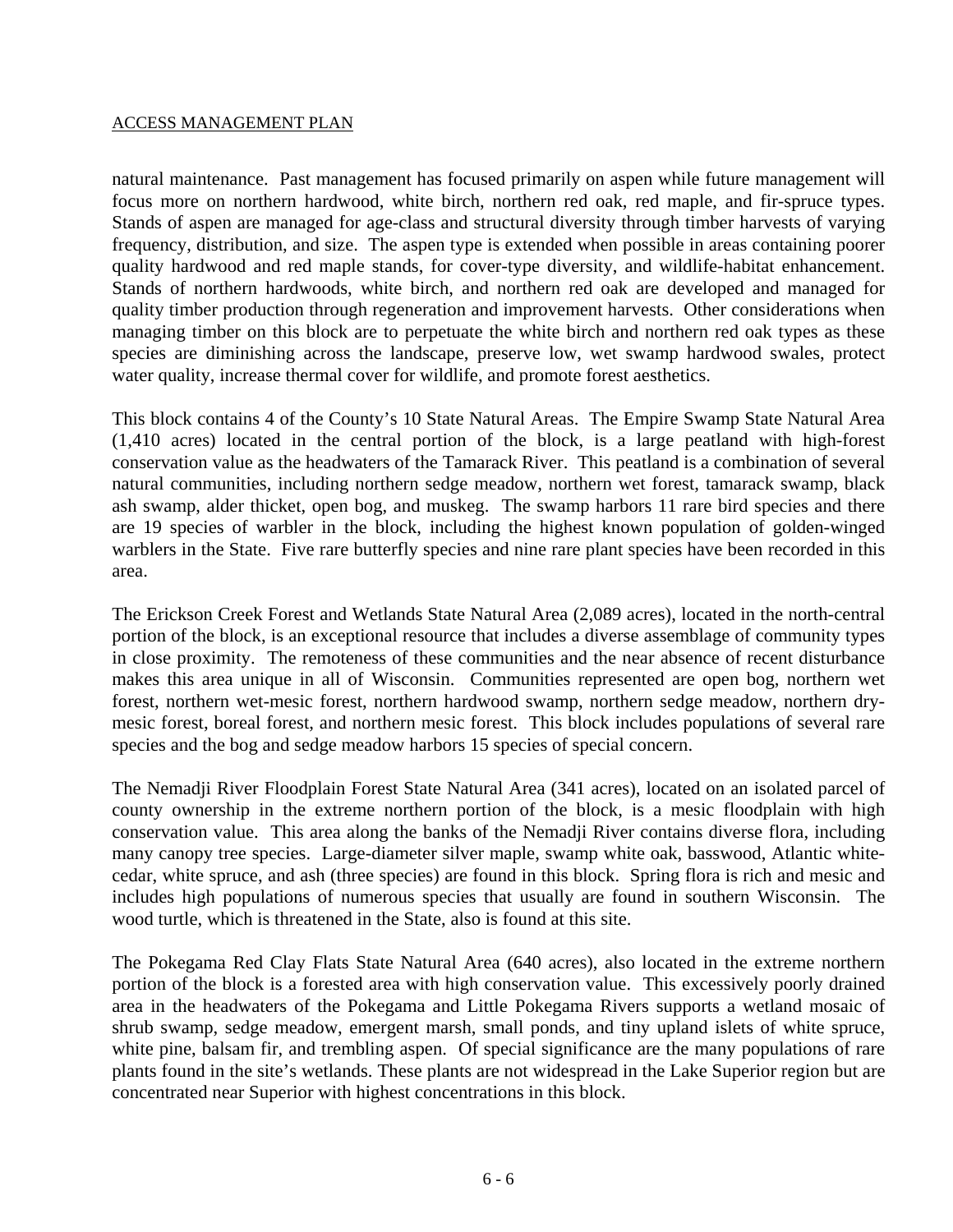This block contains one of the County's three special grouse management areas that are enrolled in the Ruffed Grouse Society's Special Management Area Program. The Empire Grade Grouse Management Area (8,200 acres) located in the center of the block and partially overlaps with the eastern half of the Empire Swamp State Natural Area. Under a cooperative agreement with the Ruffed Grouse Society, this area is managed intensively for ruffed grouse habitat through patch timber harvests in scattered stands of aspen. Under the current agreement proposal, limited permanent and seasonal access open to public motorized travel on designated roads and trails has been proposed.

The topography in this block ranges from nearly level to steep. Primary landform patterns are undulating moraines with swamps and rolling collapsed moraines. The secondary pattern is undulating modified lacustrine moraines with deep V-shape ravines. This unit comprises many soil associations. The primary association, Newood-Freeon-Pomroy-Lupton-Metonga, consists of moderately welldrained sandy loam over loamy sand till or igneous/metamorphic bedrock along with very poorly drained mucky organic soils. Scattered drainageways and basins are common among the elongated and oval moraines. Streams, ponds, swamps, bogs, and marshes make up these lower features. Upland ridges have broad crests and gentle slopes and terrain features generally are linear and orientated from northeast to southwest, especially in the southwest region of the block.

A predominant secondary type found throughout the north-central portion of this block is the Sarwet-Keweenaw-Moodig-Lupton-Annalake-Pence-Vilas soil association. It consists primarily of moderately well-drained, well-drained, somewhat poorly drained soils with a sandy loam surface over sand till or loamy sand, very poorly drained mucky organic soils, and well-drained and excessively well-drained sandy outwash. This type is characterized by low recessional moraines intermingled with swamps and bogs.

Another soil association found in the extreme northern region of the block is the Cuttre-Miskoaki-Aminicon-Anton-Borea type which consists of somewhat poorly drained clay over calcareous clay till or loamy lacustrine. Slopes are short and complex. Soil associations found along the extreme southeastern boundary of the block are the Dairyland-Clemens-Gander-Lupton-Menahga-Pomroy and Grayling-Rubicon, Loxley-Seelyeville types, both of which consist of predominantly excessively welldrained sand over loam till or gravel outwash.

The primary concerns in managing access on this block are rutting on fragile soils, damage to riparian resources on unimproved roads and balancing motorized and non-motorized recreation opportunities. Many of the logging roads can easily be rutted and damaged by both HV and OHV due to a lack of soil strength and wetness, especially during periods of wet weather. Erosion also is a concern in areas where the slope is greater than 2 percent. Roads that intersect streams, drainages, and low areas present significant potential for sedimentation, soil and vegetation damage, and scarring of the landscape. Certain segments of frozen winter roads in riparian environments cannot support motorized vehicle use. Most of the secondary public-road system that provides access to the area requires significant graveling and maintenance to make these routes accessible to HV traffic during most months.

This block includes the following Rivers: Amnicon, Black, Little Amnicon, Little Pokegama, Middle,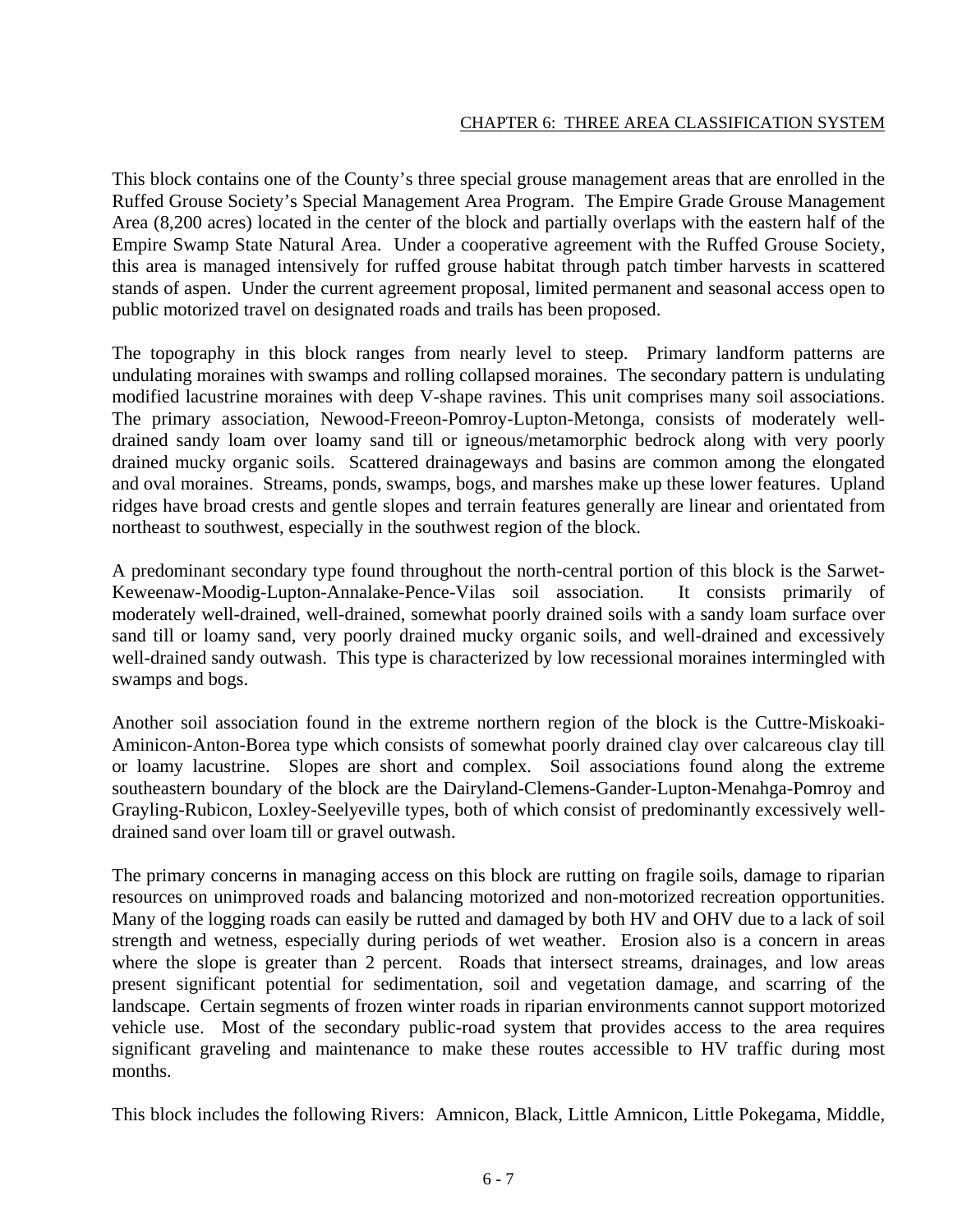Moose, Nemadgi, Pokegama, Spruce, St. Croix, St. Louis, and Tamarack, and the following Creeks: Arnold, Balsam, Bear, Beaver, Buckety, Cattle, Chases (Brook), Copper, Cranberry, Dingle, Hay, Ericson, Garison, Little Balsam, Lord, Miller, Rock, Rocky (Run), Sheosh, Spring, Stony Brook, Thompson, and Toad.

Sixty-three sections of this block have a threatened, rare or endangered aquatic and/or terrestrial species or natural community as identified in the WDNR Natural Heritage Inventory that was conducted in July 1999 by the Bureau of Endangered Resources.

The major recreational use in this area is hunting large and small game particularly ruffed grouse, white-tail deer, and black bear. Most recreational use in this unit occurs in late summer and fall. Other uses include viewing wildlife, nature photography, cross-country skiing, hiking, gathering firewood, fishing, trapping, horseback riding, picking berries, and camping. The following funded snowmobile trails intersect portions of the block: 43 (Gandy Dancer), 2 (Saunders Grade), 35 (Wild Rivers), 4, 4/41, 41, 5, 66 (Wrenshall Grade), 9, 930, and 935. Trails 43, 2, and 35 also are funded summer ATV trails.

This area has hosted the annual Nickerson/Holyoke Enduro motorcycle race event since 1968. The race course is largely in Minnesota's Nemadji State Forest with a small portion on Douglas County forest land in Summit, Wisconsin. Each year the race committee requests permission from the FPRC to hold the race and lists Douglas County as coinsured on a \$1 Million liability insurance policy.

#### **6.2.1 Conditions**

(1) This block is designated as a Moderate Motorized Area for both HV and OHV use.

(2) Both HV and OHV use is allowed on this block except where restricted.

(3) All routes open to both HV and/or OHV use are open to motorized use as designated in type of use and time period.

(4) All motorized uses are prohibited on closed roads and trails throughout the year or seasonally closed period.

#### **6.2.2 Objectives**

(1) Identify open and closed routes and designate restricted motorized uses on closed routes.

(2) Identify and close currently open roads not intended to be open by installing a sign, gate, berm, or other blockage device.

(3) Open a moderate level of roads to motorized uses.

(4) Distribute designated HV and/or OHV open roads as best possible across the block to disperse use patterns and provide a variety of uses.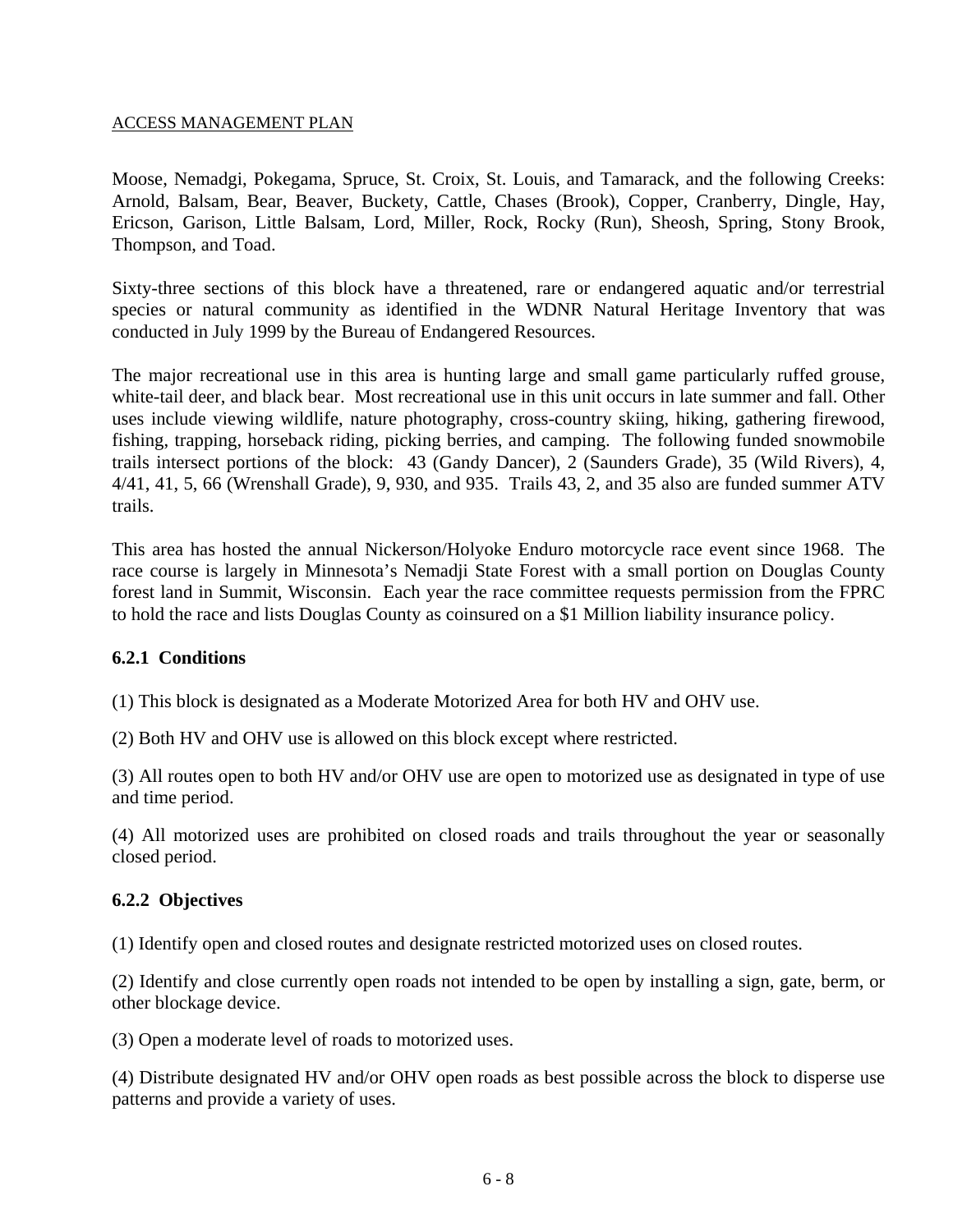(5) Examine regions of the block that currently do not have motorized access for possible development and/or improvement of strategically located primary and/or secondary access routes (dead-ends or loop-connecters) open to motorized use with select non-motorized spur components thus creating foot access in "quiet areas".

(6) Where applicable, use advanced standards and engineering specifications when constructing new HV and OHV open roads or improving existing routes.

(7) Protect temporary roads for which motorized recreational access will be prohibited with an appropriately signed blockage device. Such roads may be rehabilitated and "put to bed" using various reclamation techniques, e.g., ripping, disking, barring, furrowing, and/or planting vegetation.

(8) Examine existing dead-end and/or isolated road and trail networks for possible development and/or improvement of strategically located connectors open to motorized use, thus providing a greater opportunity for destination travel.

(9) Where applicable, keep primary routes open to HV and/or OHV motorized use and promote walkin access on secondary spur routes and small scattered dead-end routes.

(10) Reduce individual or group preference by minimizing permitted motorized travel from private land into this block.

(11) Identify and eliminate locations of unauthorized motorized travel from private land into this block and enforce continued violations.

(12) Continue cooperating with the North County Trail Association and National Park Service in developing and establishing the North County National Scenic Trail.

(13) Continue coordinating with the Ruffed Grouse Society's Special Management Area Program and designate/maintain hunter walking trails in the Empire Grade Grouse Management Area.

(14) Where feasible and appropriate, maintain the old Empire Grade to promote the historical significance of this historic railroad bed.

(15) Continue maintaining the Douglas County Stockpile Sites 1 and 5 located east off Highway 35.

(16) Avoid all unnecessary route construction through the Empire Swamp State Natural Area. If necessary, branch access off an existing restricted access route and use minimal construction techniques.

(17) Avoid all unnecessary route construction through the northern portion of the Erickson Creek Forest and Wetlands State Natural Area. If necessary, branch access off an existing restricted access route and use minimal construction techniques. Carefully analyze planned road/trail development activities in the southern portion of the area to ensure that its natural integrity and beauty are protected.

(18) Protect the natural integrity and composition of the Nemadji River Floodplain Forest and Pokegama Red Clay Flats State Natural Areas by carefully analyzing planned management activities before developing additional access points.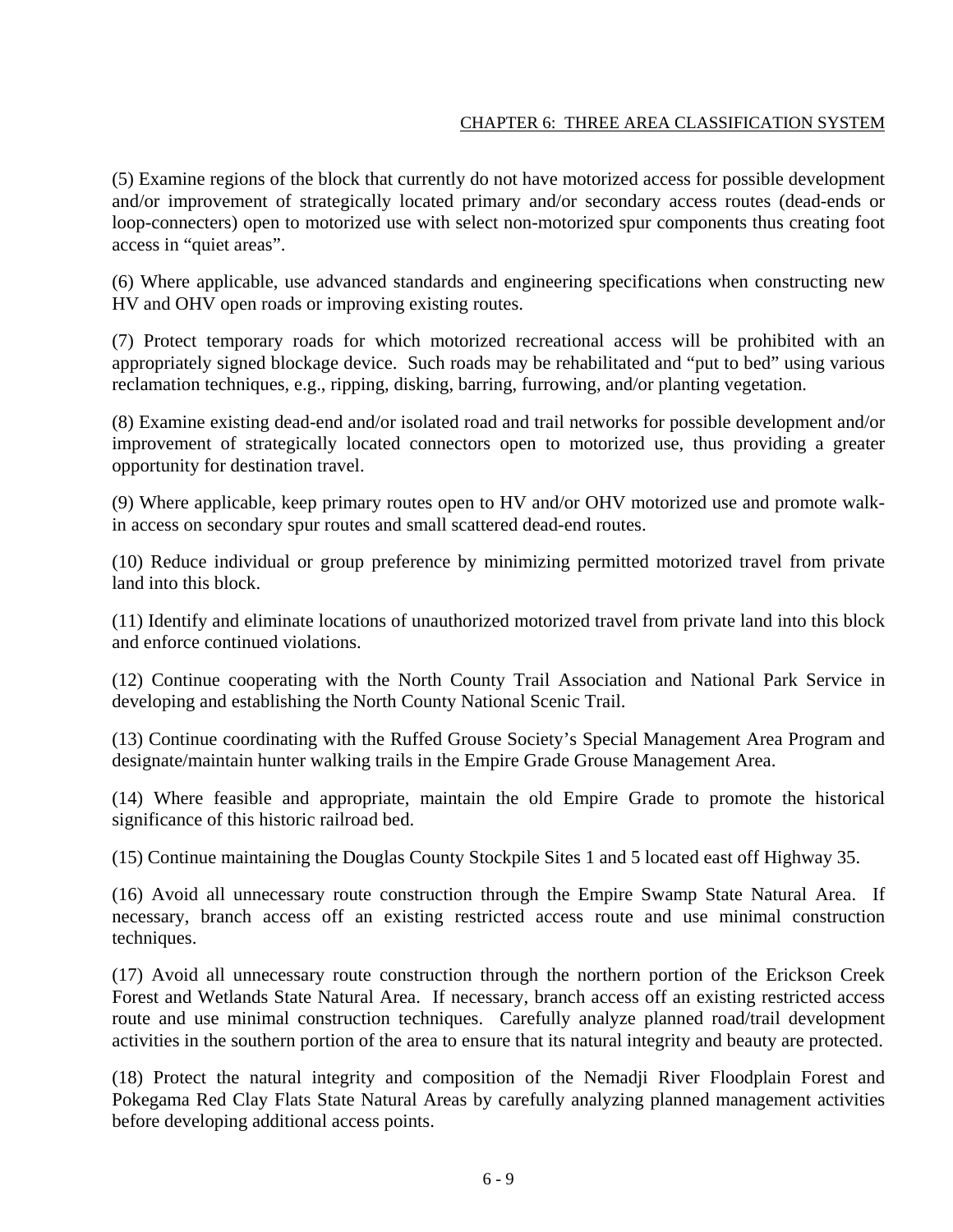## **6.2.3 Potential Projects**

(1) Develop parking areas along public roadways at main points of restricted access into this block.

(2) Construct camping areas that can accommodate larger recreational vehicles and pull-behind, trailer-type vehicles where suitable along the public roadways and primary roads that access this block.

(3) Examine all State-funded summer ATV and winter ATV and snowmobile trail systems for possible expansion.

(4) Coordinate with the Ruffed Grouse Society and update and develop a more extensive Empire Grade Grouse Management Area Plan.

(5) Expand the development and maintenance of designated hunter walking trails in the Empire Grade Grouse Management Area.

(6) Design and strategically locate large information signs along public roadways and main points of access that identify the block and consider incorporating maps and other pertinent information.

#### **6.3 Low Motorized Area**

This area consists of 52,418 acres of County forest land and special-use land that was further divided into five sub-blocks; Spruce River, Poplar River, Douglas County Wildlife Management Area Block, Coppermine, and St. Croix River. For purposes of the Access Management Plan, each sub-block is categorized as a Low Motorized Area. Each area was designated by the working group based on its own unique characteristics. The Low Motorized Area classification does not exclude the use of motorized vehicles in any sub-blocks, so a user may or may not encounter a quiet experience. Rather, on these regions of the Forest, motorized vehicle access is the most highly limited and regulated. Permitted motorized uses are designated on a block-by-block basis one permitted use in one sub-block is not necessarily permitted in another. Other than routes designated as part of the funded snowmobile or winter or summer ATV trail systems, there will be no OHV motorized-use-only route designations in any sub-blocks. The scattered distribution of these five blocks across the Forest was identified by the working group as providing the greatest opportunity for users who seek this type of recreational experience. These areas offer the greatest opportunity for a wild or wilderness recreation experience.

## **6.3.1 Spruce River Block**

This block consists of 32,658 acres of County forest land. Stands of aspen (41 percent) are the most dominant in this block, followed by tag alder (17 percent), muskeg bogs (12 percent), swamp conifer types (8 percent), swamp hardwood types (5 percent), and lowland marsh (5 percent). The remaining 11 percent of this tract is composed primarily of northern hardwood, white birch, grass, and fir-spruce types. Timber harvesting is a significant commercial activity and occurs primarily during the winter months. A large fire in 1936, that burned most of this tract resulted in the establishment of large stands of even-age aspen. The primary management objective for this area is to maintain these large blocks of aspen for timber production and wildlife-habitat enhancement. Age-class and structural diversity is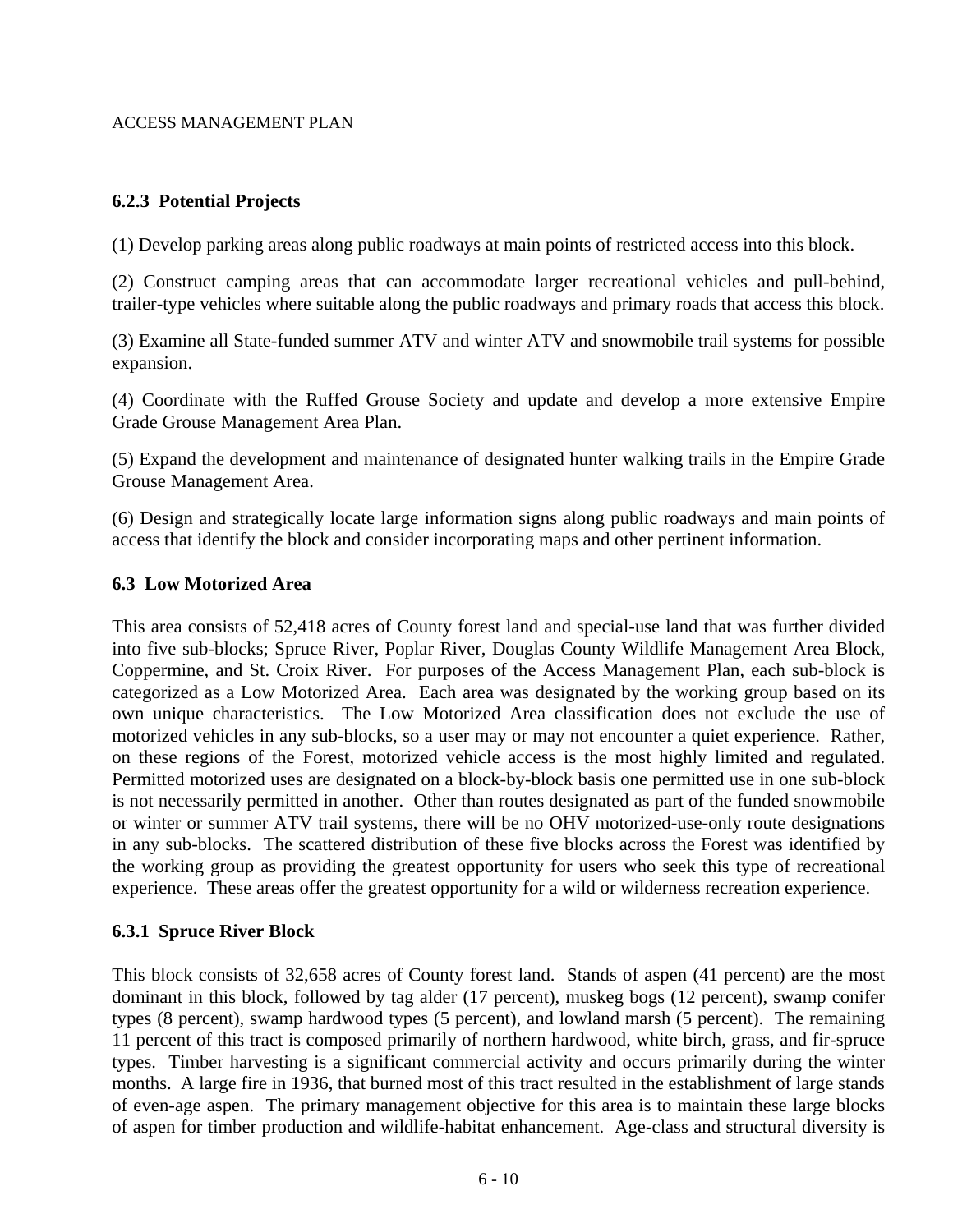promoted through timber harvests of varying frequency, distribution, and size. A secondary objective is to develop an intermingling of quality northern hardwood and white birch stands throughout this tract for timber production and cover-type diversity. Other considerations when managing timber in this block are to increase coniferous thermal cover for wildlife, and sustain the many wetlands in this area.

This block contains 2 of the county's 10 State Natural Areas. The Black Lake Bog State Natural Area (2,200 acres), located in the northwestern portion of the block has high conservation value because of its complex of natural communities: soft bog, lake, northern wet forest, northern sedge meadow, open bog, and shrub-carr. This area also is noted for stunted black spruce. Species of concern at Black Lake Bog include LeConte's sparrow, northern harrier, timber wolf, lake darner, and green-striped darner. A portion of this site is within Minnesota and has been designated as a Minnesota Natural Area. The Belden Swamp State Natural Area (1,862 acres) is located in the northeastern portion of the block and has been identified as an exceptional and unique wetland resource. The large size and muskeg-like vegetation of this bog is not duplicated elsewhere in northwestern Wisconsin. Some portions are thinly vegetated with stunted black spruce and tamarack over ericaceous shrubs. Other areas are open with wire-leaved sedges and bog birch dominating. This bog supports populations of jutta arctic butterfly, LeConte's sparrow, yellow-bellied flycatcher, and northern harrier.

Most of this block also contains one of the County's three special grouse management areas that are enrolled in the Ruffed Grouse Society's Special Management Area Program. The Spruce River Grouse Management Area (18,200 acres), located throughout the central portion of the block is the largest of the special grouse management areas. Under a cooperative agreement with the Ruffed Grouse Society, the area is managed for age-class diversity of aspen while maintaining other species that benefit wildlife. This area is managed intensively for ruffed grouse habitat through patch timber harvests in scattered stands. Under the current agreement designated forest roads and trails are intended to serve as hunter walking trails and are restricted to public motorized travel.

The landscape in this unit has little local relief and terrain features generally are linear and oriented from northeast to southwest. There is little difference in elevation between uplands and lowlands. The undulating morainic mounds that protrude slightly higher than the level of the plain are separated by long, depressional valleys. These drainageways and basins are common throughout the block. Streams, ponds, swamps, bogs, and marshes make up these lower features. The upland ridges have broad crests and gentle slopes. The primary soil association in this unit is the Newood-Freeon-Pomroy-Lupton-Metonga type, which consists of moderately well-drained sandy loam over loamy sand till or igneous/metamorphic bedrock along with very poorly drained mucky organic soils. Slopes are mostly long and smooth except for the short slopes adjacent to depressional areas. The Sarwet-Keweenaw-Moodig-Lupton-Annalake-Pence-Vilas soil association, a minor type in this block, consists of moderately well-drained, well-drained, and somewhat poorly drained soils with a sandy loam surface over sand till or loamy sand, very poorly drained mucky organic soils, and well-drained and excessively well-drained sandy outwash. It is characterized primarily by low recessional moraines intermingled with swamps and bogs.

Primary concerns in managing access on this block are rutting on fragile soils and damage to riparian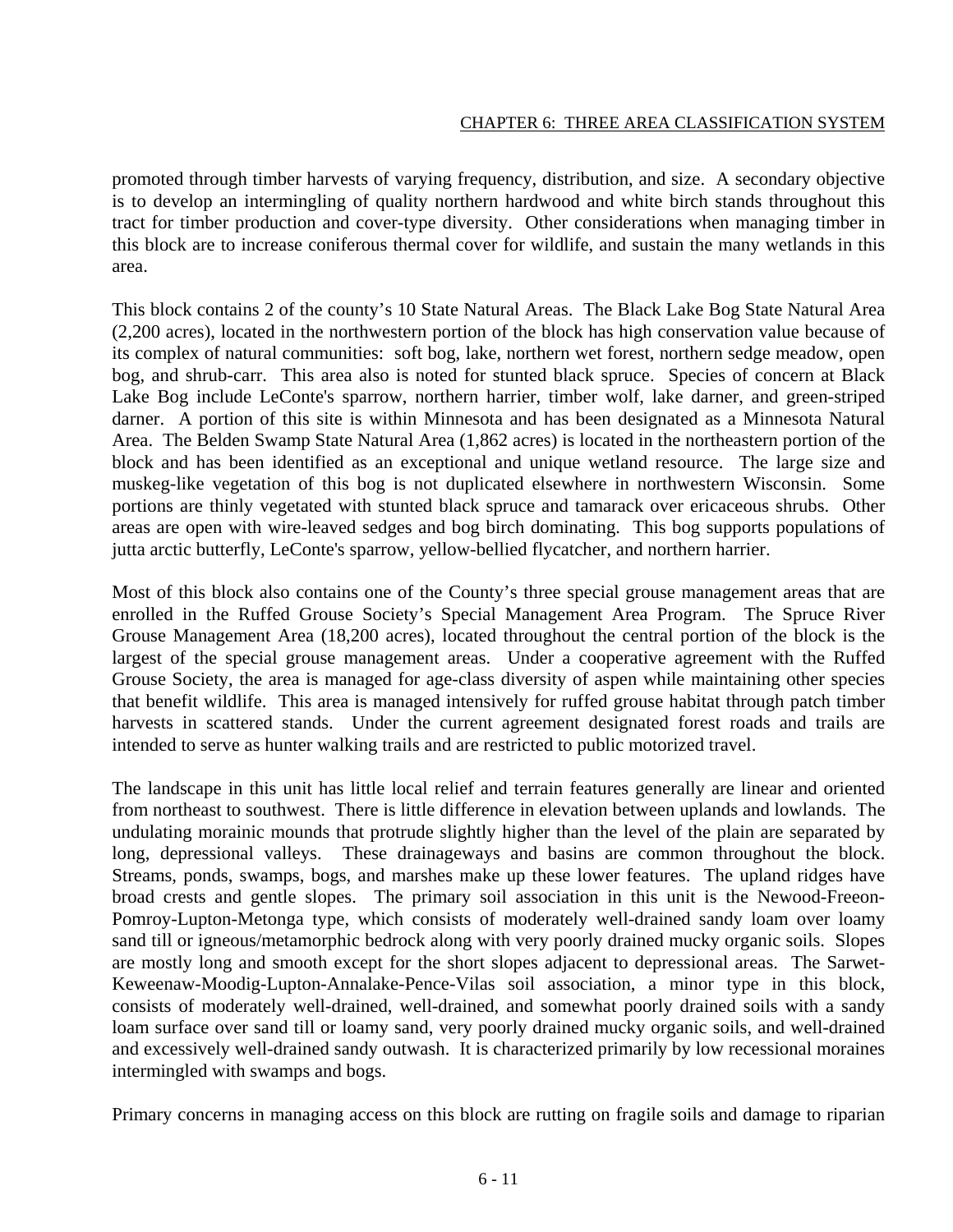resources on unimproved roads. Many of the logging access roads can easily be rutted and damaged by both HV's and OHV's due to a lack of soil strength and wetness. Long, unfrozen segments of winter roads in riparian areas cannot support motorized vehicles use. Most of the upland roads intersect multiple streams and drainages, presenting significant potential for sedimentation and soil and vegetation damage. The limited public-road system that provides access to the area requires significant graveling and maintenance to make these routes accessible to HV traffic during most months. This block includes the Black and Spruce Rivers and Balsam, Dingle, Hay, and Toad Creeks.

Seventeen sections of this block have a threatened, rare, or endangered aquatic and/or terrestrial species or natural community as identified in the WDNR Natural Heritage Inventory that was conducted in 1999 by the Bureau of Endangered Resources.

The major recreational use in this area is hunting large and small game, particularly ruffed grouse, white-tail deer, and black bear. Most recreational use in this unit occurs in late summer and fall. Funded snowmobile Trail 935 runs along on the southwestern boundary of the block into Minnesota and Trail 9 intersects a portion of the extreme southeastern corner. Two uses that were noted during public meetings were trapping throughout the block and winter camping within the Black Lake Bog State Natural Area.

## **6.3.1(a) Conditions**

(1) This block is designated as a Low Motorized Area so motorized use will be limited.

(2) Both HV and OHV use is allowed on this block except where restricted.

(3) Foot travel is encouraged.

(4) No OHV-only use designations will be permitted on general forest access roads. This does not apply to the snowmobile and winter ATV and summer ATV trail networks.

(5) All roads and trails open to both HV and/or OHV use are open to motorized use as designated in type of use and time period.

(6) All motorized uses are prohibited on closed roads and trails throughout the year or seasonally closed period.

## **6.3.1(b) Objectives**

(1) Identify open and closed routes and designate restricted motorized uses on closed routes.

(2) Identify and close currently open roads not intended to be open by installing a sign, gate, berm, or other blockage device.

(3) Although limited motorized use will be allowed, manage this block as a "quiet area" to accommodate future growth in non-motorized recreational activities.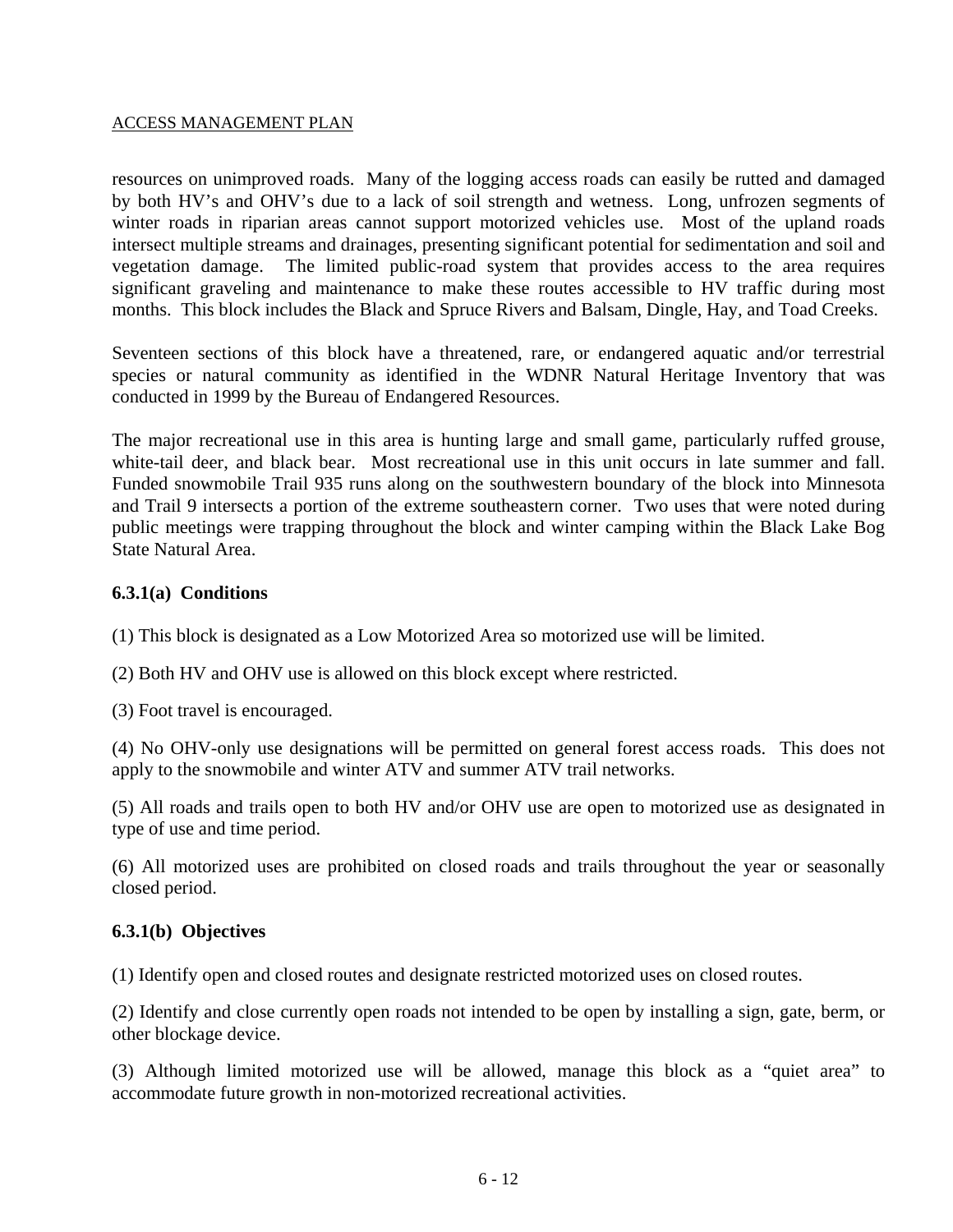(4) Strategically locate select few designated HV and OHV open roads as best possible within the block to promote limited main points of motorized access with select non-motorized spur components.

(5) Where applicable, use advanced standards and engineering specifications when constructing new HV and OHV open roads or improving existing routes.

(6) Protect temporary roads for which motorized recreational access will be prohibited with an appropriately signed blockage device. Such roads may be rehabilitated and "put to bed" using various reclamation techniques, e.g., ripping, disking, barring, furrowing, and/or planting vegetation.

(7) Reduce individual or group preference by minimizing permitted motorized travel from private land into this block.

(8) Identify and eliminate locations of unauthorized motorized travel from private land into this block and enforce continued violations.

(9) Continue coordinating with the Ruffed Grouse Society's Special Management Area Program and designate/maintain hunter walking trails in the Spruce River Grouse Management Area.

(10) Protect the natural integrity and beauty of the Black Lake Bog State Natural Area including Black Lake by carefully analyzing planned management activities before developing additional access points.

(11) Avoid all unnecessary route construction through the Belden Swamp State Natural Area. If necessary, branch access off an existing restricted access route and use minimal construction techniques.

(12) Continue maintaining the Belden Swamp Overlook and Douglas County Stockpile Sites 2, 3, and 4 located west off Highway 35.

## **6.3.1(c) Potential Projects**

(1) Develop parking areas along public roadways at main points of restricted access into this block.

(2) Construct camping areas that can accommodate larger recreational vehicles and pull-behind, trailer-type vehicles where suitable along the public roadways and primary roads that access this block.

(3) Coordinate with the Ruffed Grouse Society and update and develop a more extensive Spruce River Grouse Management Area Plan.

(4) Expand the development and maintenance of designated hunter walking trails in the Spruce River Grouse Management Area.

(5) Design and strategically locate large information signs along public roadways and main points of access that identify the block and consider incorporating maps and other pertinent information.

(6) Develop remote, primitive walk-in camping locations.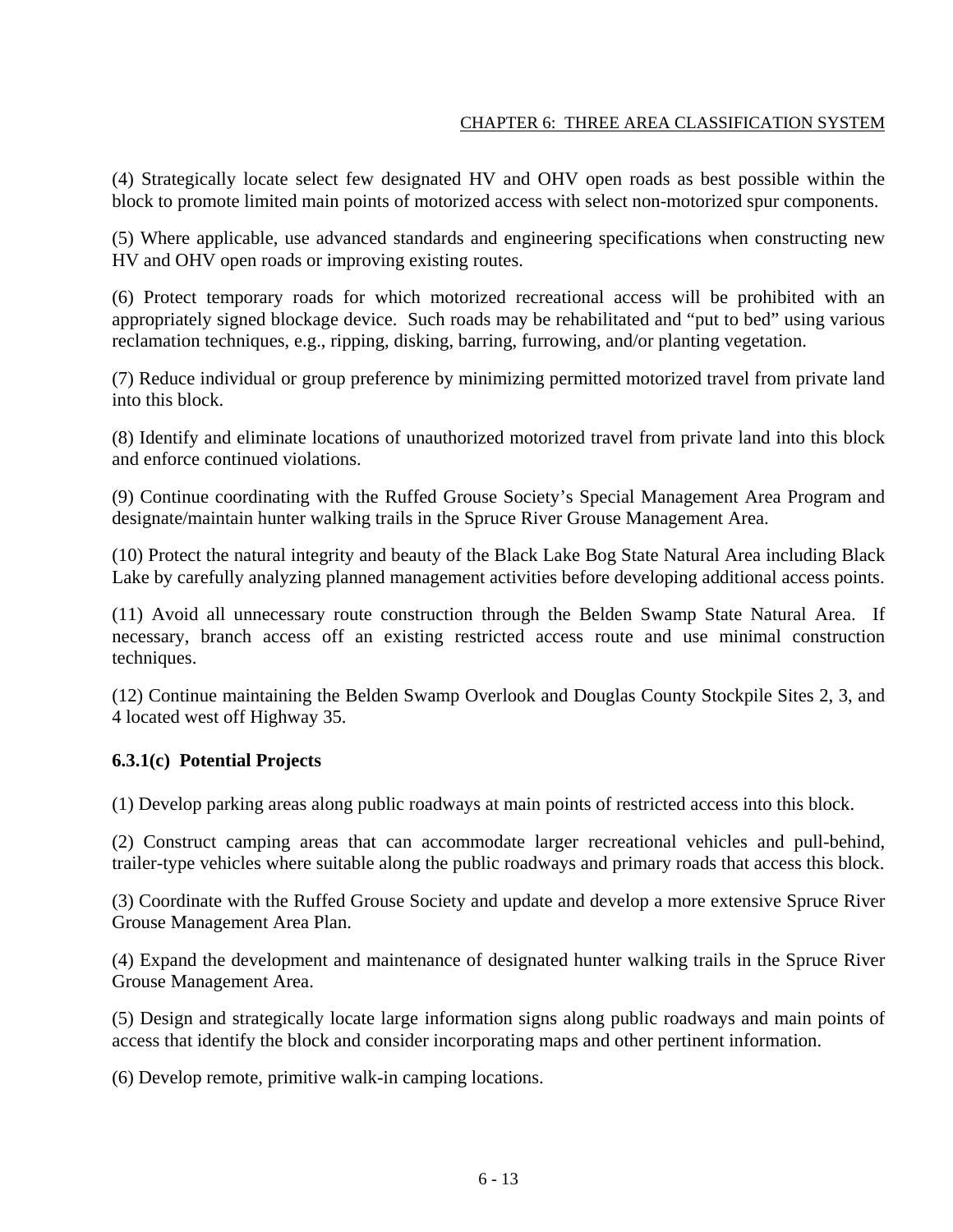# **6.3.2 Poplar River Block**

This block consists of 4,564 acres of County forest land. Stands of aspen stands (31 percent) and swamp hardwood types (23 percent) are the most dominant in this block, followed by tag alder (12 percent), northern hardwood (9 percent), swamp conifer types (8 percent), and grass (4 percent). The remaining 12 percent of this tract is composed primarily of lowland marsh, northern red oak, white birch, fir-spruce, and upland brush types. Timber harvesting is a significant commercial activity and occurs throughout the year. The primary management objective is to maintain the current of species mix and enhance age diversity for timber production and wildlife habitat. The management objective for most stands of this block is natural maintenance. Past management has maintained aspen but future management focus on regenerating northern hardwoods, birch, and northern red oak in areas with little or no aspen component. A major concern in this block is the threat of increased activity of the twolined chestnut borer, which attacks northern red oak. A secondary objective is using salvage and sanitation harvests to minimize the loss of quality northern red oak stands in conjunction with their regeneration.

This block contains one of the County's three special grouse management areas that are enrolled in the Ruffed Grouse Society's Special Management Area Program. The Poplar River Grouse Management Area (1,700 acres), located on the eastern third of the block, is the smallest of the special grouse management areas. Under a cooperative agreement with the Ruffed Grouse Society, the area is managed for age-class diversity of aspen while maintaining other species that benefit wildlife. This area is managed intensively for ruffed grouse through patch timber harvests in scattered stands. Under the current agreement, designated forest roads and trails are open to public motorized travel.

The topography in this block ranges from nearly level to steeply rolling hills. The primary soil association in this unit is the Sarwet-Keweenaw-Moodig-Lupton-Annalake-Pence-Vilas type, which consists of moderately well-drained, well-drained, and somewhat poorly drained soils with a sandy loam surface over sand till or loamy sand, very poorly drained mucky organic soils, and well-drained and excessively well-drained sandy outwash. In most areas, swells, hills, and ridges are interspersed with many small depressions and drainage valleys. Many of these depressions and drainage valleys contain ponds, bogs, or swamps. A secondary soil association that runs through the center of this block is the Vilas-Keweenaw-Sultz type, which consists mostly of excessively drained and welldrained sandy soils with a loamy sand surface over sand outwash or loamy sand till. It is characterized primarily by low outwash plains and moraines found within the Poplar River watershed.

The primary concern in managing access on this block is providing low motorized access in the northeastern region of the Forest for those who frequent this area during non-winter months. Throughout the winter season, numerous funded winter ATV and snowmobile trails intersect this block. Although many of the existing roads and trails can support motorized use other than during winter months, this area has been designated as one of low motorized access for purposes of the Access Management Plan.

The Poplar River flows through the center of this block.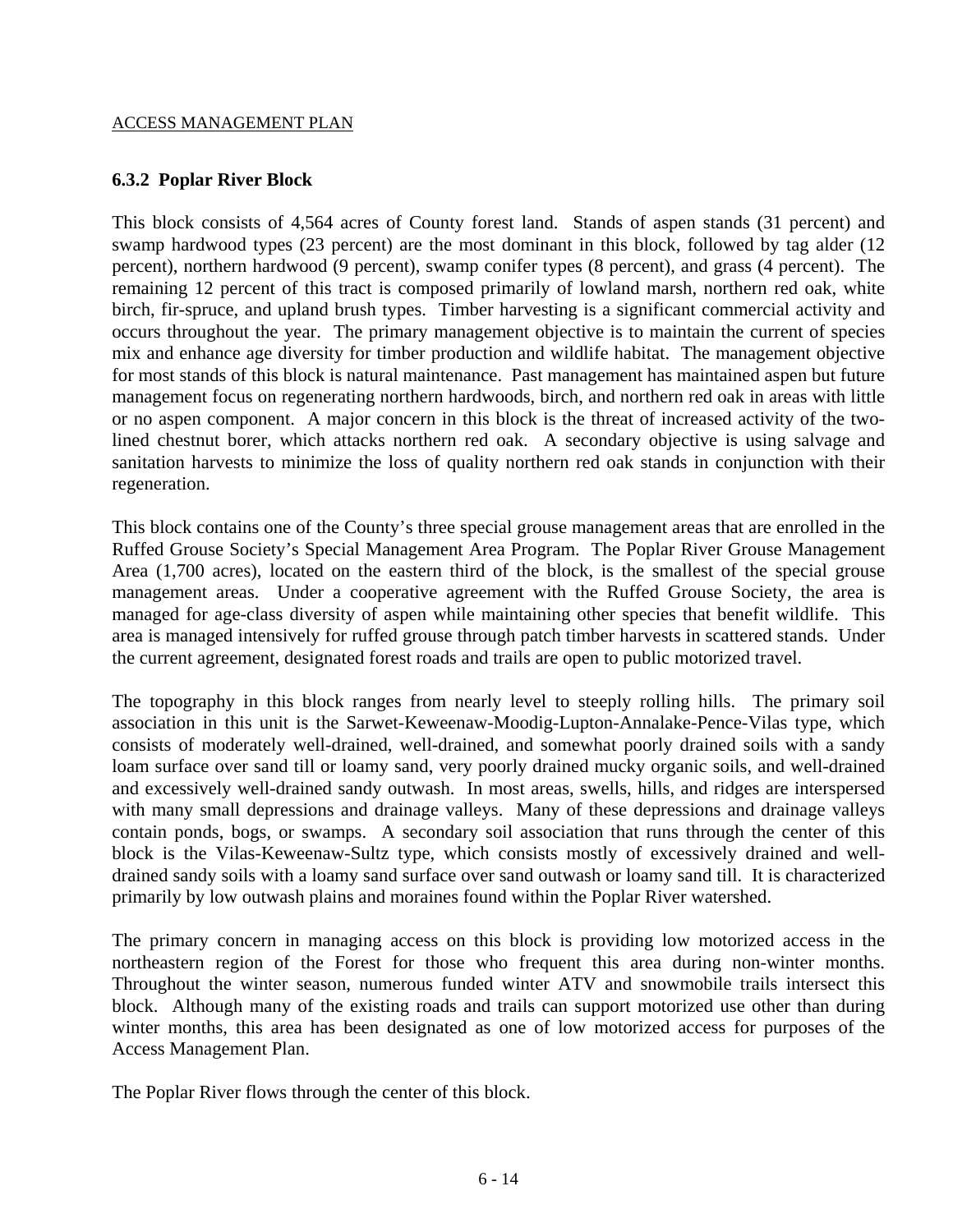One section of this block has a threatened, rare, or endangered aquatic and/or terrestrial species or natural community as identified in the WDNR Natural Heritage Inventory that was conducted in July 1999 by the Bureau of Endangered Resources.

Partly because of its proximately to the Brule River State Forest, this area has received heavy pressure from hunters of large and small game hunting and those who use winter trails. Most recreational use occurs in late summer and fall, particularly by hunters seeking ruffed grouse, white-tailed deer, and black bear. Funded snowmobile Trail 4 runs through the center of the block from east to west direction. Trail 4 intersects Trail 24 toward the north boundary of the block where Trail 24 continues northward.

## **6.3.2(a) Conditions**

(1) This block is designated as a Low Motorized Area so motorized use will be limited.

(2) Both HV and OHV use is allowed on this block except where restricted.

(3) Foot travel is encouraged.

(4) No OHV-only use designations will be permitted on general forest access roads. This does not apply to the snowmobile and winter ATV and summer ATV trail networks.

(5) All roads and trails open to both HV and/or OHV use are open to motorized use as designated in type of use and time period.

(6) All motorized uses are prohibited on closed roads and trails throughout the year or seasonally closed period.

## **6.3.2(b) Objectives**

(1) Identify open and closed routes and designate restricted motorized uses on closed routes.

(2) Identify and close currently open roads not intended to be open by installing a sign, gate, berm, or other blockage device.

(3) Although limited motorized use will be allowed, manage this block as a "quiet area" to accommodate future growth in non-motorized recreational activities.

(4) Strategically locate select few designated HV and OHV open roads as best possible within the block to promote limited main points of motorized access with select non-motorized spur components.

(5) Where applicable, use advanced standards and engineering specifications when constructing new HV and OHV open roads or improving existing routes.

(6) Protect temporary roads for which motorized recreational access will be prohibited with an appropriately signed blockage device. Such roads may be rehabilitated and "put to bed" using various reclamation techniques, e.g., ripping, disking, barring, furrowing, and/or planting vegetation.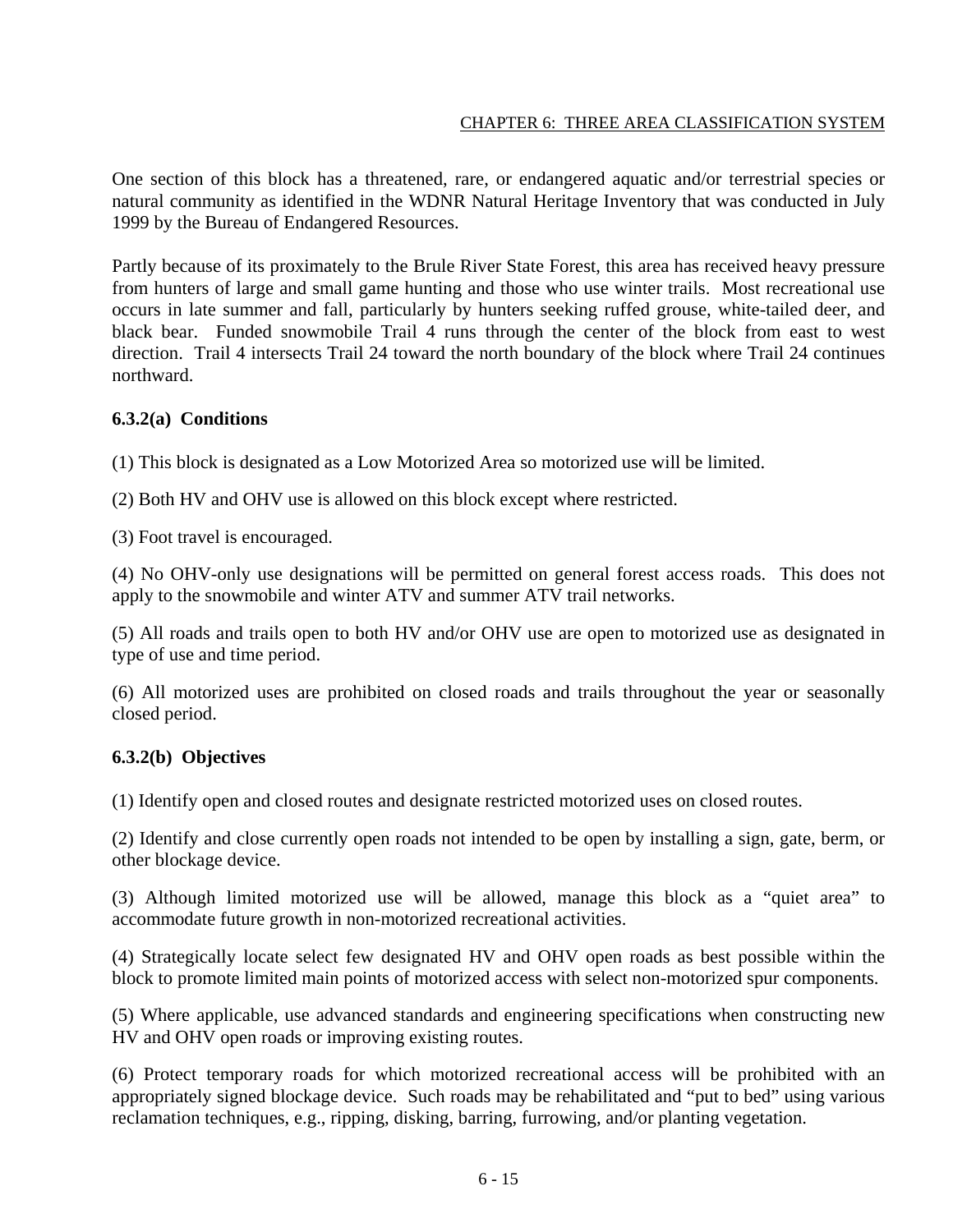(7) Reduce individual or group preference by minimizing permitted motorized travel from private land into this block.

(8) Identify and eliminate locations of unauthorized motorized travel from private land into this block and enforce continued violations.

(9) Continue coordinating with the Ruffed Grouse Society's Special Management Area Program and designate/maintain hunter walking trails in the Poplar River Grouse Management Area.

## **6.3.2(c) Potential Projects**

(1) Develop parking areas along public roadways at main points of restricted access into this block.

(2) Construct camping areas that can accommodate larger recreational vehicles and pull-behind, trailer-type vehicles where suitable along the public roadways and primary roads that access this block.

(3) Coordinate with the Ruffed Grouse Society and update and develop a more extensive Poplar River Grouse Management Area Plan.

(4) Expand the development and maintenance of designated hunter walking trails in the Poplar River Grouse Management Area.

(5) Design and strategically locate large information signs along public roadways and main points of access that identify the block and consider incorporating maps and other pertinent information.

(6) Develop remote, primitive walk-in camping locations.

## **6.3.3 Coppermine Block**

This block consists of 8,708 acres of County forest land. Stands of aspen (32 percent) and northern hardwood (29 percent) are the most dominant in this block, followed by swamp hardwood types (7 percent), jack pine (6 percent), red maple (5 percent), grass (5 percent), northern red oak (4 percent), and red pine (4 percent). The remaining 8 percent of this tract is composed primarily of muskeg bogs, tag alder, upland brush, lowland marsh, swamp conifer, and hemlock-hardwood types. Timber harvesting is a significant commercial activity and occurs throughout the year. The primary management objective for this area is maintaining blocks of aspen and northern hardwoods for timber production and wildlife habitat. The northern hardwood type is all-age managed for high quality on the better sites in the Forest. A secondary objective is to develop an intermingling of jack pine and red pine stands throughout this tract for timber production and cover-type diversity and perpetuating the hemlock component, which comprises nearly 60 acres, and sustain the many wetland ecosystems present in this block.

The topography on this block is gently sloping, and characteristic landform pattern is hilly bedrockcontrolled moraines. The primary soil association in this unit is the Sarona-Sarwet-Matonga-Lupton type, which consists of well-drained and moderately well-drained sandy loam over acid loamy sand till or igneous/metamorphic bedrock along with very poorly drained mucky organic soils. In most areas,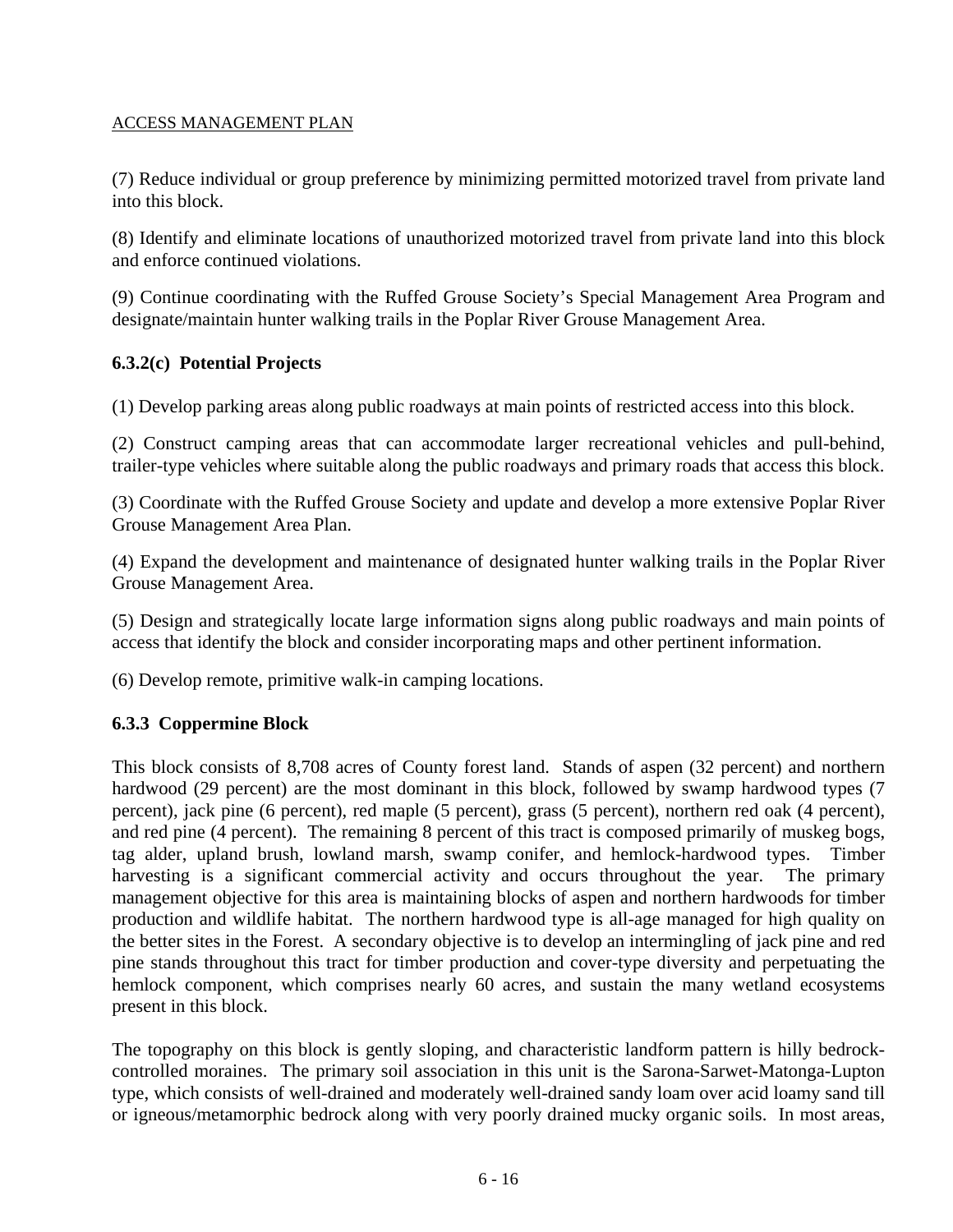swells, hills, and ridges are interspersed with many small kettles, bogs, swamps, or narrow drainage valleys. Slopes are mostly short and complex. Minor soil associations along the northwestern boundary of this block are the Grayling-Menahga-Rubicon and Mahtomedi-Menahga-Graycalm-Seelyeville-Loxley types which consist primarily of excessively drained sandy and loamy sand soils over sand outwash. The typography in outwash areas that include of knolls, swells, hills, and ridges is undulating to rolling. Depressional areas such as basins and drainages are common and many of these contain ponds, streams, rivers, bogs, or swamps. The terrain is generally linear and orientated from northeast to southwest.

Primary concerns for managing access on this block are rutting on fragile soils, damage to riparian resources on unimproved roads and providing low motorized access in the southeastern region of the Forest for those who frequent this area during nonwinter months. Many of the logging roads, especially those in the central, eastern and southern portions of the block can be easily rutted and damaged by HV's and OHV's because of wetness. Most of these roads intersect multiple streams and drainages, presenting significant potential for sedimentation and both soil and vegetation damage. Although many of the existing roads and trails along the northwestern boundary and northern section of this block can support motorized use, this area has been identified as one of low motorized access for purposes of the Access Management Plan.

Cole, Haymaker, and O'Hara Creeks, and the Ounce, and Totagatic Rivers are present on this block.

One geographic section of this block a threatened, rare, or endangered aquatic and/or terrestrial species or natural community as identified in the WDNR Natural Heritage Inventory that was conducted in July 1999 by the Bureau of Endangered Resources.

The major recreational use in this area is hunting of large and small game particularly ruffed grouse, white-tailed deer, and black bear. Most recreational use in this unit occurs in late summer and fall.

#### **6.3.3(a) Conditions**

(1) This block is designated as a Low Motorized Area so motorized use will be limited.

(2) Both HV and OHV use is allowed on this block except where restricted.

(3) Foot travel is encouraged.

(4) No OHV-only use designations will be permitted on general forest access roads. This does not apply to the snowmobile and winter ATV and summer ATV trail networks.

(5) All roads and trails open to both HV and/or OHV use are open to motorized use as designated in type of use and time period.

(6) All motorized uses are prohibited on closed roads and trails throughout the year or seasonally closed period.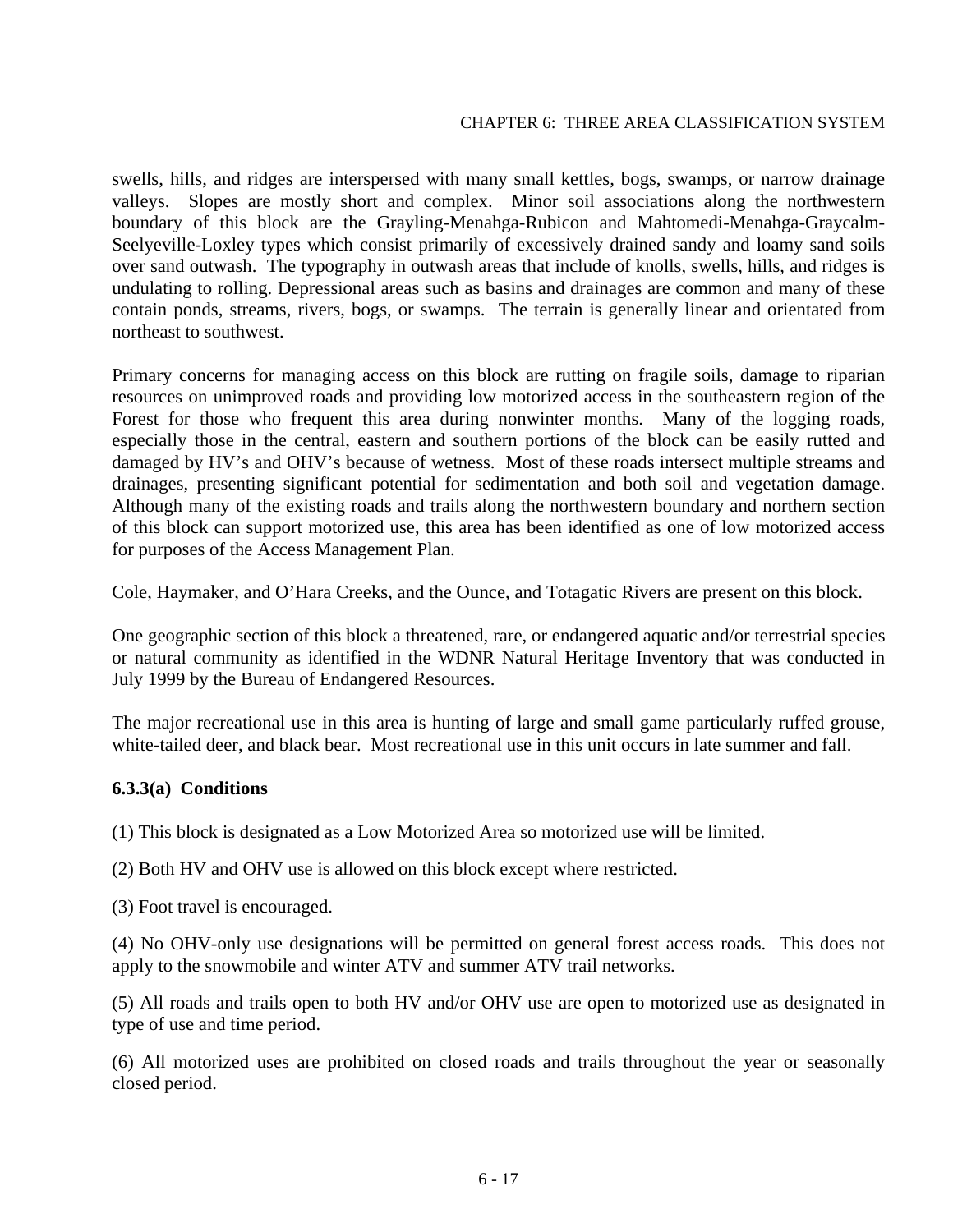# **6.3.3(b) Objectives**

(1) Identify open and closed routes and designate restricted motorized uses on closed routes.

(2) Identify and close currently open roads not intended to be open by installing a sign, gate, berm, or other blockage device.

(3) Although limited motorized use will be allowed, manage this block as a "quiet area" to accommodate future growth in non-motorized recreational activities.

(4) Strategically locate select few designated HV and OHV open roads as best possible within the block to promote limited main points of motorized access with select non-motorized spur components.

(5) Where applicable, use advanced standards and engineering specifications when constructing new HV and OHV open roads or improving existing routes.

(6) Protect temporary roads for which motorized recreational access will be prohibited with an appropriately signed blockage device. Such roads may be rehabilitated and "put to bed" using various reclamation techniques, e.g., ripping, disking, barring, furrowing, and/or planting vegetation.

(7) Increase communication and cooperation with Bayfield, Sawyer, and Washburn Counties when regulating motorized access on routes that originate and intersect lands in those Counties.

(8) Reduce individual or group preference by minimizing permitted motorized travel from private land into this block.

(9) Identify and eliminate locations of unauthorized motorized travel from private land into this block and enforce continued violations.

## **6.3.3(c) Potential Projects**

(1) Develop parking areas along public roadways at main points of restricted access into this block.

(2) Construct camping areas that can accommodate larger recreational vehicles and pull-behind, trailer-type vehicles where suitable along the public roadways and primary roads that access this block.

(3) Cooperate with the Ruffed Grouse Society and discuss designating and developing this area or a portion of into a Ruffed Grouse Society Special Management Area.

(4) Design and strategically locate large information signs along public roadways and main points of access that identify the block and consider incorporating maps and other pertinent information.

(5) Develop remote, primitive walk-in camping locations.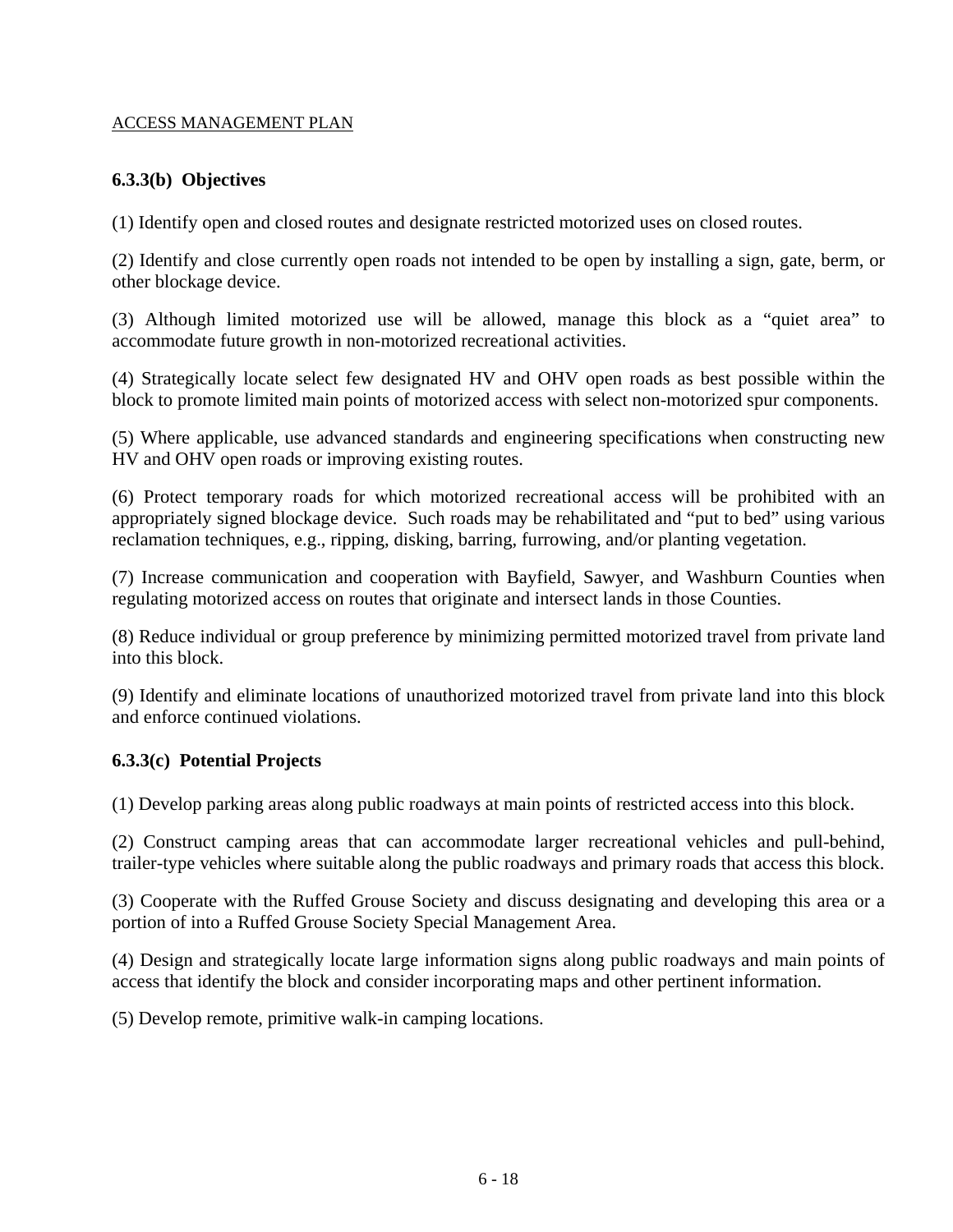## **6.3.4 Douglas County Wildlife Management Area Block**

Although this 5,583 acre block is commonly referred to as the Bird Sanctuary, its official designation is the Douglas County Wildlife Management Area, 3006 acres of County-owned forest land and 994 acres of State-owned fee title land. This County forest land currently is leased to the WDNR under an agreement that gives management authority to the latter. The only areas not covered under the agreement are immediate areas that are directly adjacent to a clubhouse and horse corrals, dog kennels, and barns. Although most of this block is managed by the WDNR, the working group, with support from the WDNR property manager, agreed that this area should be included in the Access Management Plan for informational purposes. Any direction provided by the Plan with respect to types of use and route classifications does not supersede that prescribed by the WDNR. For additional information on the policies and regulations of the Douglas County Wildlife Management Area including permitted uses and route designations, contact the WDNR Douglas County Wildlife Management Area Property Manager, 1401 Tower Avenue, Superior, WI 54880.

At the time of Plan development, detailed data on vegetative cover types area data were not available for this block. An estimated 75 percent of the area currently is maintained with the grass/brush savannah, which is representative of the historical pine barren type. The remaining 25 percent is maintained with small stands of young aspen and jack pine. Small areas of lowland marsh and scattered ponds also are present. Vegetation management in the form of prescribe burning is the primary technique for developing and maintaining of the pine barren type, followed by commercial and non-commercial timber harvesting. The primary management objective for this area is to maintain early, open stages of pine barrens habitat with stands of young aspen and jack pine. A secondary objective is enhancing recreational opportunities and protecting aesthetic values.

This 240 acre block contains the Solon Springs Sharptail Barrens State Natural Area. Owned by Douglas County and managed by the WDNR, it is located in the northeastern corner of the block. With a large pine barrens with widely scattered clumps of jack pine, Hill's oak, bur oak grubs, and occasional red pine, the area's vegetation is characteristic of presettlement vegetation that covered much of northwestern Wisconsin. Maintained by fire, this area includes some of the best habitat for the rare sharp-tailed grouse in the State. Shrubs species include sweet fern, blueberry, dewberry, New Jersey tea, hazelnut, willow, wild rose, chokecherry, and bearberry. Groundlayer species include big and little blue-stem, prairie alumroot, puccoon, Canada mayflower, wormwood, asters, and goldenrods. Bird life is dominated by species that require extensive open landscapes. In addition to the sharp-tailed grouse, these include the upland sandpiper, grasshopper sparrow, Connecticut warbler, and Tennessee warbler. Other bird species that inhabit this area include the mourning dove, eastern towhee, Brewer's blackbird, vesper sparrow, field sparrow, and recently introduced wild turkey.

The topography on this block is nearly level to gently sloping. The characteristic landform pattern is nearly level outwash plains to sloping outwash valleys with stream traces and floodplains. The primary soil association in this unit is the Grayling-Rubicon, Loxley-Seelyeville type, which consists of excessively well-drained sand over sand outwash. This pitted outwash plain contains numerous glacial sags and depressions that are interspersed with small kettles, lakes, bogs, swamps, and marshes. This association was formed from sands and gravel carried by water from melting glaciers; because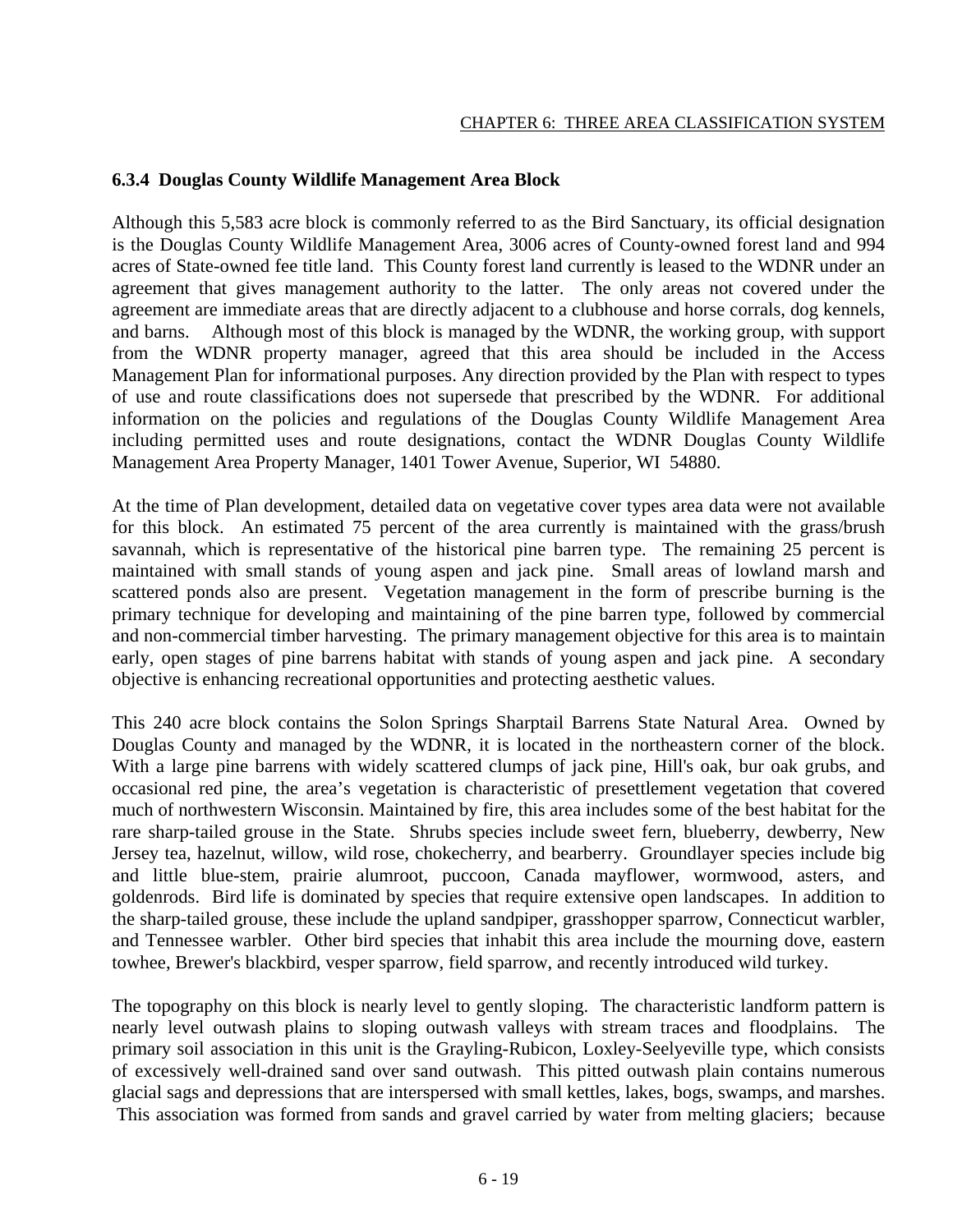these deposits were water washed, there is a noted absence of large stones in the area. A minor soil association within the center of this block is the Rubicon-Sayner-Croswell-Lupton-Gander-Dechamps type, which consists primarily of excessively well-drained and moderately well-drained sandy soils with a sand or loamy sand surface over sand outwash, and very poorly drained mucky organic soils. Slopes are mostly short and smooth.

Primary concerns in managing access on this block are protecting the pine barrens ecosystem and providing a low motorized access in the central region of the Forest. This sandy soil area has shallow soil depth and areas of rolling terrain, making this region prone to erosion and vegetation damage by both motorized and non-motorized users.

Leo Creek is present in the northern region of this block.

All eight sections of this block have a threatened, rare, or endangered aquatic and/or terrestrial species or natural community as identified in the WDNR Natural Heritage Inventory that was conducted in 1999 by the Bureau of Endangered Resources.

This unit encounters year-round recreational use, providing outstanding opportunities for hunting large and small game, wildlife viewing; nature photography, cross-country skiing and running, hiking, horseback riding, and camping. Funded snowmobile Trails 5 and 35 (Wild Rivers Trail) run along the extreme eastern boundary and intersect the northeastern corner of the block. Trail 35 also is a funded summer ATV trail. The North Country National Scenic Trail footpath intersects the entire block from north to south. Each year, this block hosts numerous birddog field trials and is nationally recognized for these events. The county also maintains a clubhouse, dog kennels, horse stables and barns in the north-central portion of this block. These facilities are used for a wide range of activities in the spring and fall. This block of particular interest to the Friends of the Bird Sanctuary, which was founded to help protect and preserve the Douglas County Wildlife Management Area.

The following conditions, objectives, and potential projects in the Access Management Plan were provided by the WDNR. For additional information on any of the following items, contact the WDNR.

#### **6.3.4(a) Conditions**

(1) This block is designated as a Low Motorized Area so motorized use will be limited.

(2) The signage system described in the Access Management Plan does not apply to this block. This State Wildlife Area is signed according to State standards.

(3) HV use is allowed on this block except where restricted.

(4) OHV use is prohibited on this block other than on the snowmobile and winter ATV and summer ATV trail networks.

(5) Horse use is allowed on designated trails and elsewhere as authorized by dog trial permits.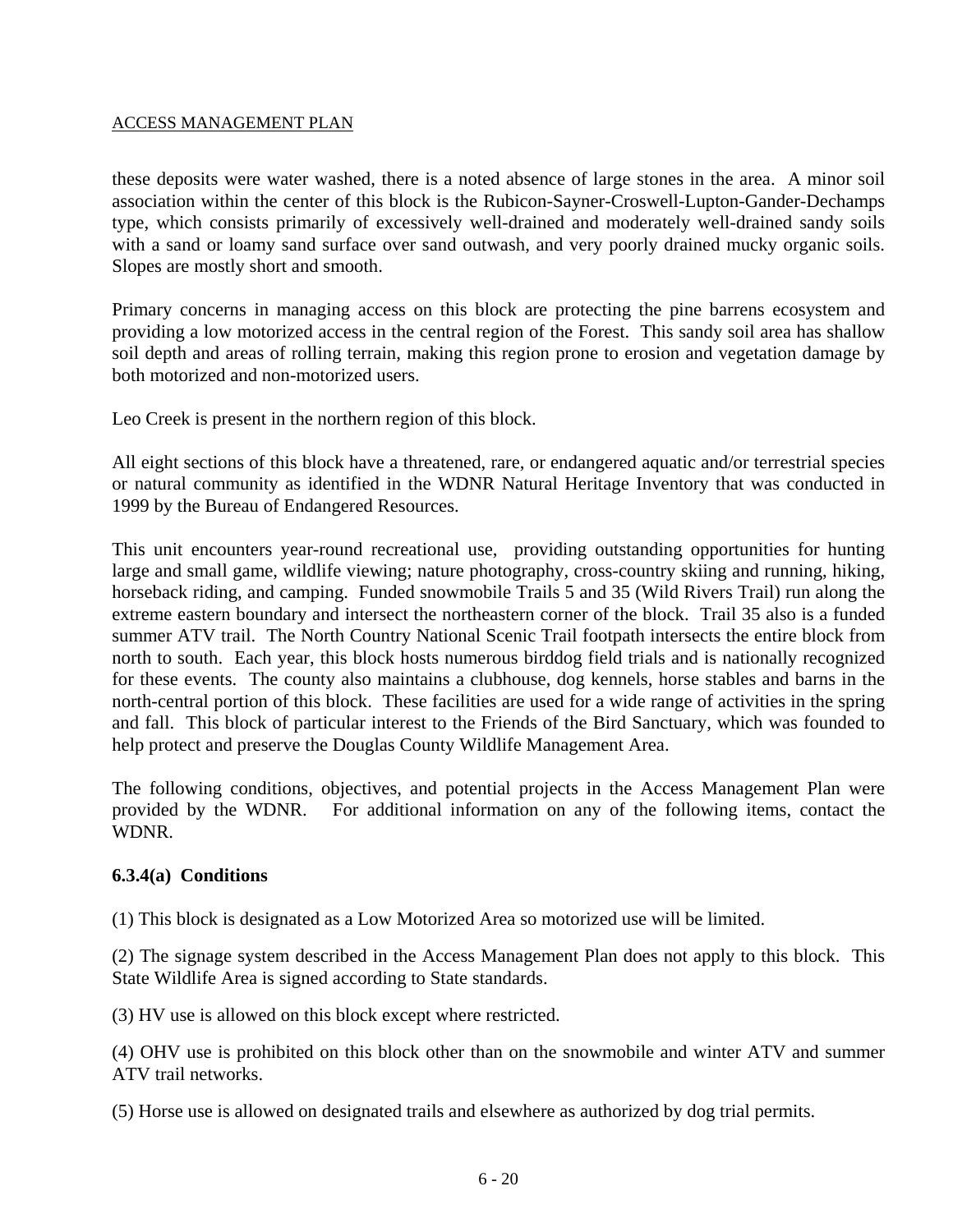(6) All motorized uses are prohibited on closed roads and trails throughout the year or seasonally closed period.

# **6.3.4(b) Objectives**

(1) Continue coordinating with and following WDNR direction in the management of the area.

(2) Maintain this block for low HV and very limited OHV use.

(3) Maintain the dog trial and horse trail for HV and horse use, and for foot travel.

(4) Continue to encourage foot travel, especially on the North County Trail.

## **6.3.4(c) Potential Projects**

(1) Develop an information kiosk and parking area along Bird Road.

(2) Establish a trail head for the North County Trail.

(3) Develop and maintain a walking nature trail/bird house trail and develop educational signs and brochures.

## **6.3.5 St. Croix Wild and Scenic Riverway Block**

This block consists of 904 acres of County forest land. Swamp hardwood (41 percent), open water (22 percent), and tag alder (17 percent) types are dominant in this block, followed by swamp conifer (9 percent), fir-spruce (6 percent), and aspen (3 percent). The remaining 2 percent of this tract is composed primarily of upland brush and muskeg bog types. All management within this block must meet requirements of the Wild and Scenic Rivers Act and follow the objectives as outlined in the National Park Service's master plan for the St. Croix National Scenic Riverway. The DCFD has agreed to define the boundary of the Scenic Riverway Zone as no point less that 412 feet from the river's edge. Timber harvesting will be prohibited within the initial 100 feet from the river's edge and all management activities within the remaining 312 feet will follow the WDNR's Class A Aesthetic Management Zone guidelines. All new road and trail construction within the Scenic Riverway Zone is limited to all but necessary routes and must meet standards and conditions prescribed in the master plan.

The topography on this block is generally level to steep. The characteristic landform pattern is nearly level outwash plains to sloping outwash valleys with stream traces and floodplains. This unit comprises of the Grayling-Rubicon, Loxley-Seelyeville soil association, which consists of excessively well-drained sand over sand outwash. During the last glacial period about 10,000 years ago, the St. Croix River Valley was a major drainage channel for glacial meltwater from the Lake Superior Basin. The river valley eroded the glacial outwash plains and exposed the basalt and sandstone bedrock. This pitted outwash floodplain contains numerous depressions such as drainages and basins. Slopes are short and abrupt, particularly those immediately adjacent to the river channel.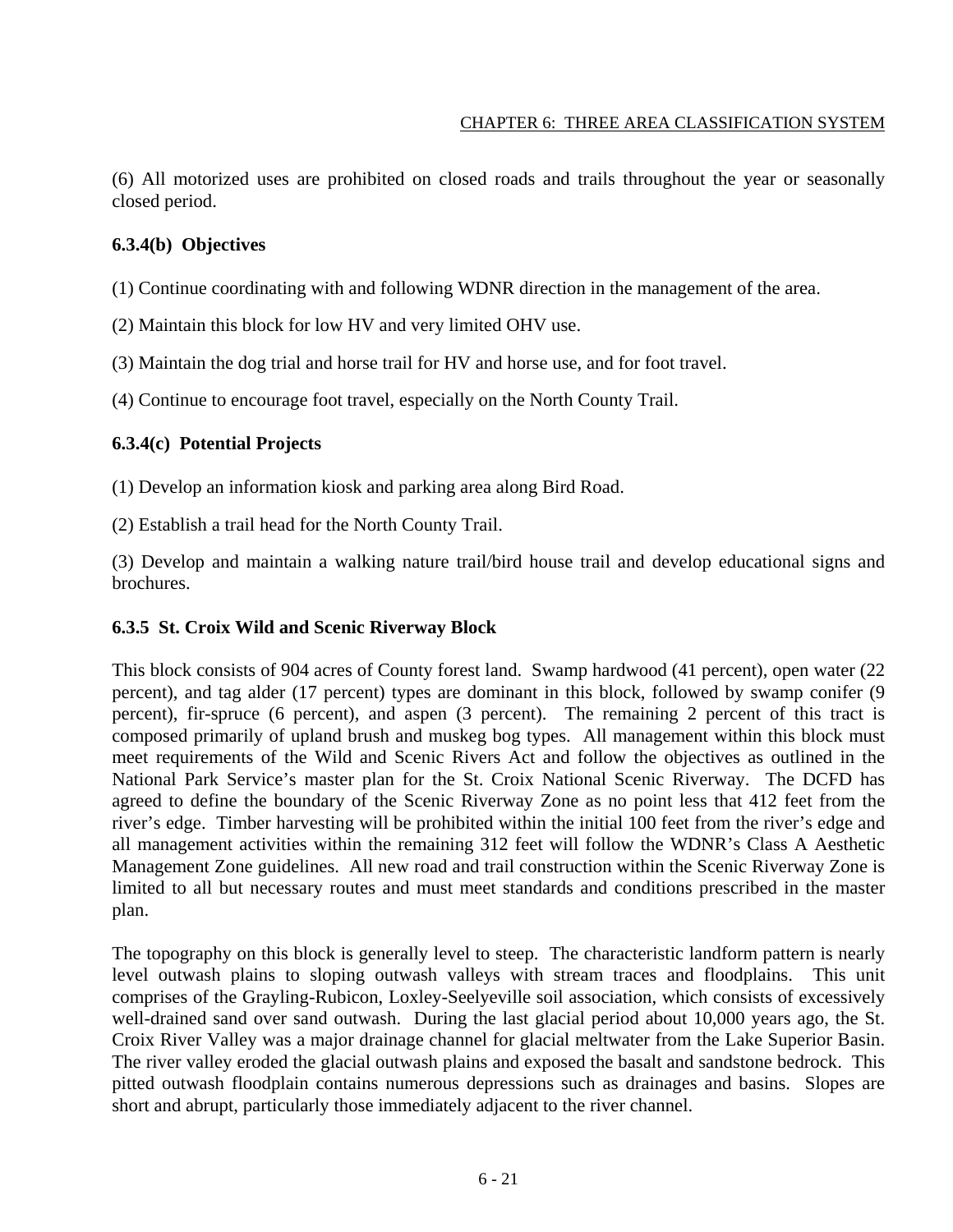Primary concerns in managing access on this block are protecting its aesthetic, recreational, geologic, historic, and cultural values, improving and maintaining the area in a largely primitive state, and developing and maintaining the block's scenic beauty.

The Beaver, Cattle, and Sheosh Creeks flow into the St. Croix River on this block.

Five sections of this block are a threatened, rare, or endangered aquatic and/or terrestrial species or natural community as identified in the WDNR Natural Heritage Inventory that was conducted in July 1999 by the Bureau of Endangered Resources.

This unit receives significant year-round recreational use, providing outstanding opportunities for camping, wildlife viewing, canoeing, nature photography, cross-country skiing, hiking, fishing, trapping, berry picking, and hunting large and small game. Some unimproved campsites and fishing areas along the river on County forest land receive moderate use. Four landing areas (County Road T, Louis Park, Schoen Park, and Dry) that are maintained by the National Park Service provide users with basic facilities such as canoe access, restrooms, and primitive shoreline campsites (for additional information, and maps, contact the National Park Service, St. Croix National Scenic Riverway, Namekagon River Visitor Center, Highway 63, Trego, WI 54888 or [www.nps.gov/sacn\)](http://www.nps.gov/sacn). This block is of particular interest to the Upper St. Croix Watershed Alliance an alliance of organizations and individuals that was founded to help maintain and improve water quality in the Upper St. Croix watershed.

#### **6.3.5(a) Conditions**

(1) This block is designated as a Low Motorized Area so motorized use will be limited.

(2) Both HV and OHV use is allowed on this block except where restricted.

(3) Foot travel is encouraged.

(4) No OHV-only use designations will be permitted on general forest access roads. This does not apply to the snowmobile and winter ATV and summer ATV trail networks.

(5) All roads and trails open to both HV and/or OHV use are open to motorized use as designated in type of use and time period.

(6) All motorized uses are prohibited on closed roads and trails throughout the year or seasonally closed period.

#### **6.3.5(b) Objectives**

(1) Identify open and closed routes and designate restricted motorized uses on closed routes.

(2) Identify and close currently open roads not intended to be open by installing a sign, gate, berm, or other blockage device.